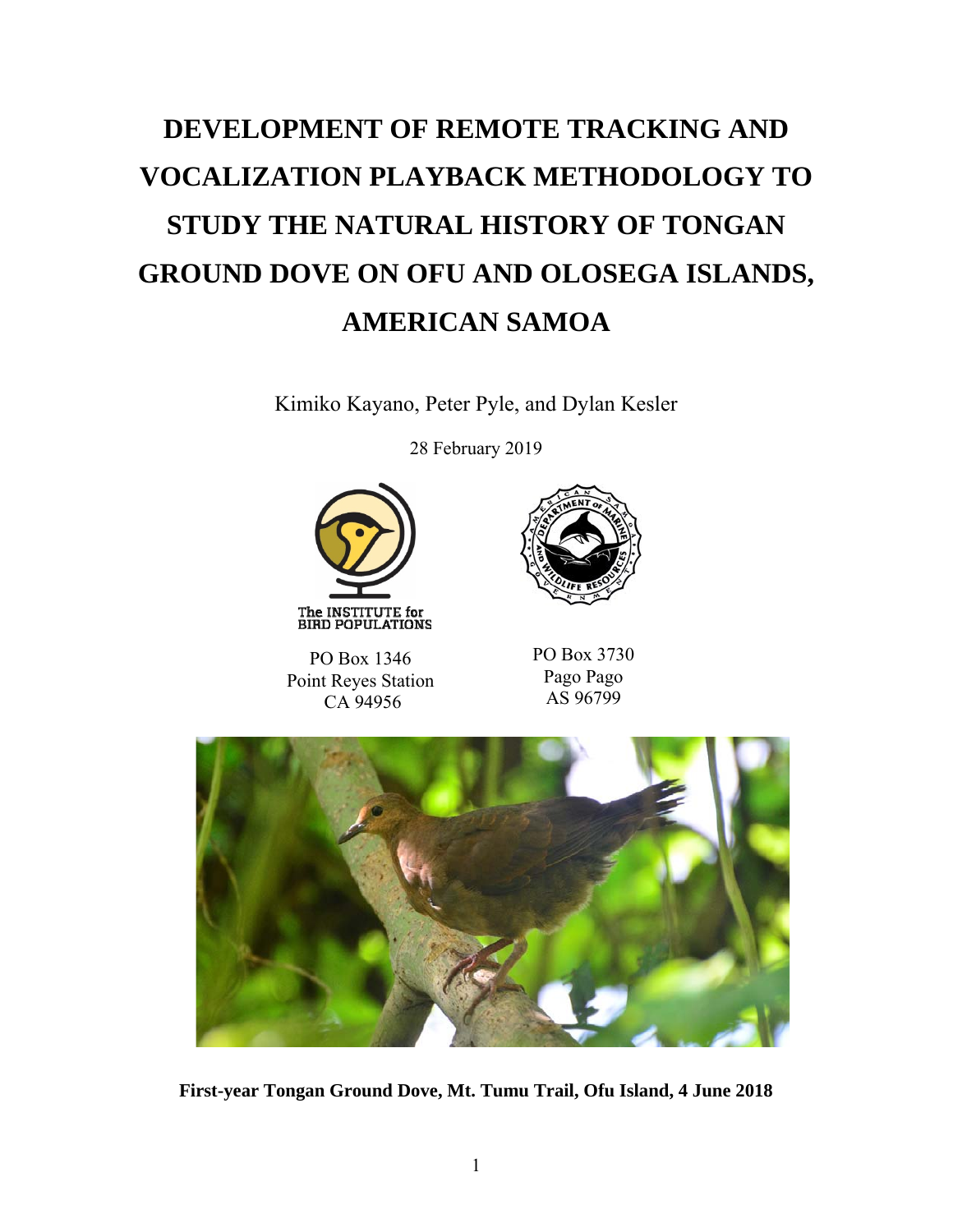Suggested citation:

Kayano, K., P. Pyle, and D. Kesler. 2019. Development of remote tracking and vocalization playback methodology to study the natural history of the Tongan Ground Dove on Ofu and Olosega Islands, American Samoa: The Institute for Bird Populations, Point Reyes Station, CA.

Cover photograph by Kimiko Kayano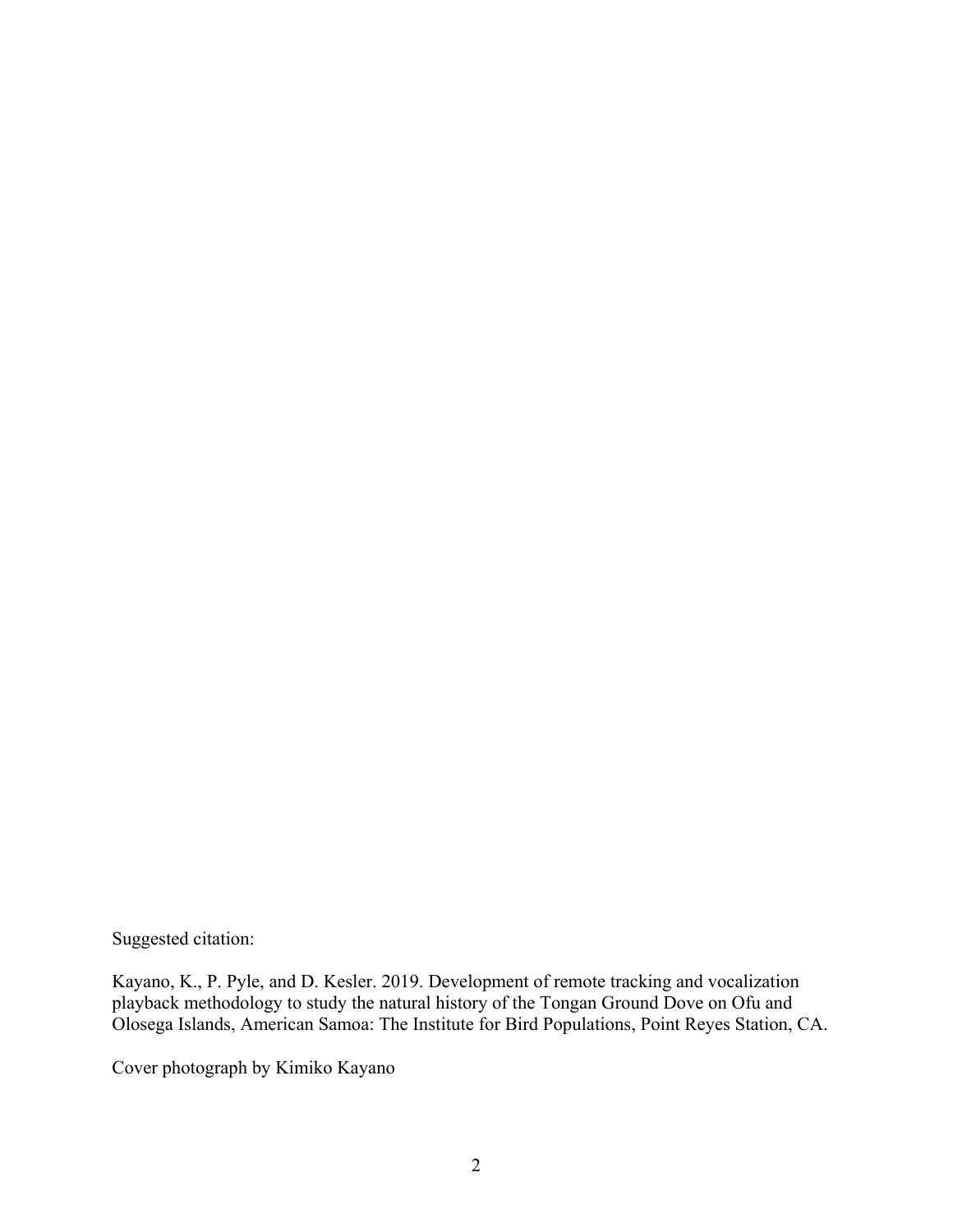#### **EXECUTIVE SUMMARY**

Islands tend to have fewer species but often those species are rare and unique, and extinction or extirpation often occurs and can result in disrupted ecosystems. The Tongan Ground Dove (*Alopecoenas stairi*; formerly placed in the genus *Gallicolumba*) is a furtive and little-known species that has a discontinuous and poorly-documented distribution on islands of central Polynesia. In certain locations it is also known as the Shy Ground Dove or the Friendly Ground Dove. The species is becoming increasingly rare and restricted to remote islands or undisturbed forest. The nominate subspecies, *G. s. stairi* is found on at least one islet of Independent Samoa, where rare, and on the small adjacent islands of Ofu and Olosega in American Samoa. The population in American Samoa was only discovered in 1976, at which time a size of just 100 individuals was estimated. Effective 24 October 2016, the U.S. Fish and Wildlife Service (USFWS) designated the Tongan (Friendly) Ground Dove population on Ofu and Olosega Islands as a Federally Endangered Species. This designation was based on habitat loss or degradation, predation by feral cats and rats, inadequacy of existing regulatory mechanisms, and other natural or man-made factors affecting a species with a small number of individuals and populations.

The biology and natural-history of the Tongan Ground Dove on Ofu and Olosega are currently unknown, further information being critically needed to manage and conserve this small and unique endangered bird population. Therefore, we undertook a pilot study in 2018 to develop optimal survey methods to monitor this species, including the use of vocalization playback (broadcast) monitoring, point-count and area-search methodology, and remote tracking methodology. The specific goals for this project were to 1) assess the best remote-tracking methodologies to use on Tongan Ground Doves; 2) assess whether or not playback methodologies can be employed to allow target capture and better population surveying; 3) obtain a preliminary population estimate using survey methodology; and 4) collect preliminary data on other natural-history aspects of Tongan Ground Doves on Ofu and Olosega Islands. The ultimate goal was to provide information which could be applied to the distribution, current status, and management of this population.

We concluded that broadcast surveys and point counts are ineffective means of attracting or monitoring Tongan Ground Doves in American Samoa. We conducted 113 area searches which resulted in a rough population-density estimate of 12.92 birds per  $km^2$ , with much higher densities recorded in lowland forest than in coastal strand or upland forest habitats. From habitatspecific densities we estimated a total population size of 249 individuals, including 145 ground doves on Ofu and 104 on Olosega. Our habitat-specific results are at odds with more captures recorded in coastal habitats per 600 net-hours of effort during our Tropical Monitoring Avian Productivity and Survivorship (TMAPS) program on Ofu and Olosega, suggesting that our areasearch data are not yet robust enough to calculate adequate population densities and size estimates, especially given apparent patchiness in the distribution of the ground doves on these islands (see below). We thus consider these population densities and size estimations very tentative at this time, but recommend further use of area-search methodology in order to calculate better information on the population.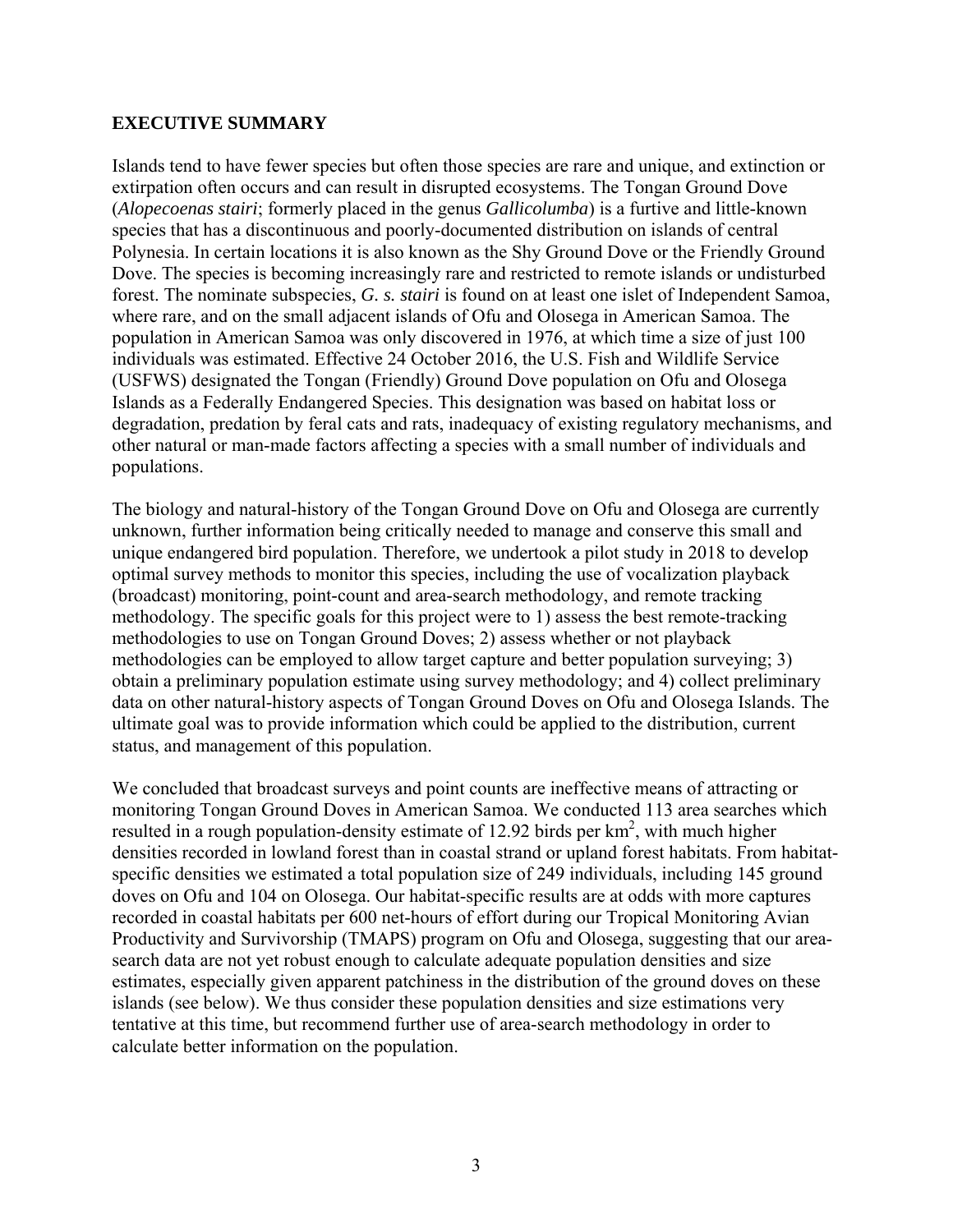We were successful in capturing Tongan Ground Doves for application of tracking devises and in tracking several doves with the use of units consisting of both Ecotone GPS-UHF and VHF transmitter tags. The best capture methodology proved to be the setting up of continuous strings of nets at TMAPS stations near net lanes where ground doves had been frequently captured, monitoring nets consistently, and walking the lanes periodically to flush doves into the nets. We were able to track doves for up to two weeks, and overall, no deaths, injuries, or apparent adverse effects of any kind resulted to Tongan Ground Doves during our capture, harnessing, and tracking efforts. We obtained no tracking data from the two Lotek Satellite tags deployed on ground-doves nor the three tags that were activated and moved around experimentally, and conclude that the batteries for our unit contained insufficient energy and/or that transmissions from these tags were unable to penetrate the moist canopy when attempting to upload data to satellites.

However, the Ecotone GPS-UHF and VHF package effectively tracked five Tongan Ground Doves including three which reported enough locations for space-use analyses. Data from these three birds suggested that home-range sizes overlapped in a central area, in which the birds were initially captured, suggesting that the ground doves are not territorial, and that they do not hold exclusive access to any particular resource. With adequate time investment we anticipate that as many as 300-400 locations may be gathered from a single bird across the course of 2-4 weeks using an Ecotone GPS-UHF system, enabling a robust analysis of their movements relative to vegetation resources on the island (including remote-sensed databases). We recommend the gathering of more data in the future with Ecotone UHF/VHF packages.

A total of 97 incidental observations of tongan Ground doves indicated that they occur throughout all habitats of Ofu and Olosega islands but are most commonly found in thickets along the coastal plain of the islands and in forested areas, particularly those with talus slopes. A notable observation was of one on Nu'utele Island to the west of Ofu. Vocalizations of Tongan Ground Doves were heard on 16 occasions between 6 March and 9 October, with a peak number of calls heard in late May and early June, whereas no calls were heard during November-February despite targeted listening. A total of 25 recordings of ground dove calls were obtained, the best of which will be loaded on to the website http://www.xeno-canto.org for availability and further analysis. No Tongan Ground Dove nests wee located but courting individuals were observed in April-May and a family group including two adults attending two juveniles was observed on 31 May. These observations suggest that Tongan Ground Doves breed during the austral fall and winter (March-August), in keeping with the lack of breeding condition or activity detected for captured birds for the TMAPS project in November-March. No food items that could be directly identified were observed being eaten by Tongan Ground Doves; however, on two occasions the seeds of the native tree *Macaranga harveyana* were found in areas in which foraging doves were observed and foraging behavior was observed suggesting that they may flush insect or arthropod prey, including centipedes, ants, and a black beetle.

On 19 March 2018 a predated juvenile Tongan Ground Dove was found near one of the capture stations on Ofu. Potential predators of ground doves observed on Ofu and Olosega include cats, rats, and Barn Owls, with cats being observed in the area and thus the primary suspect for this juvenile. Many island species and populations are threatened by loss of habitat through the expansion of urban and agricultural areas by humans and associated introduced species. The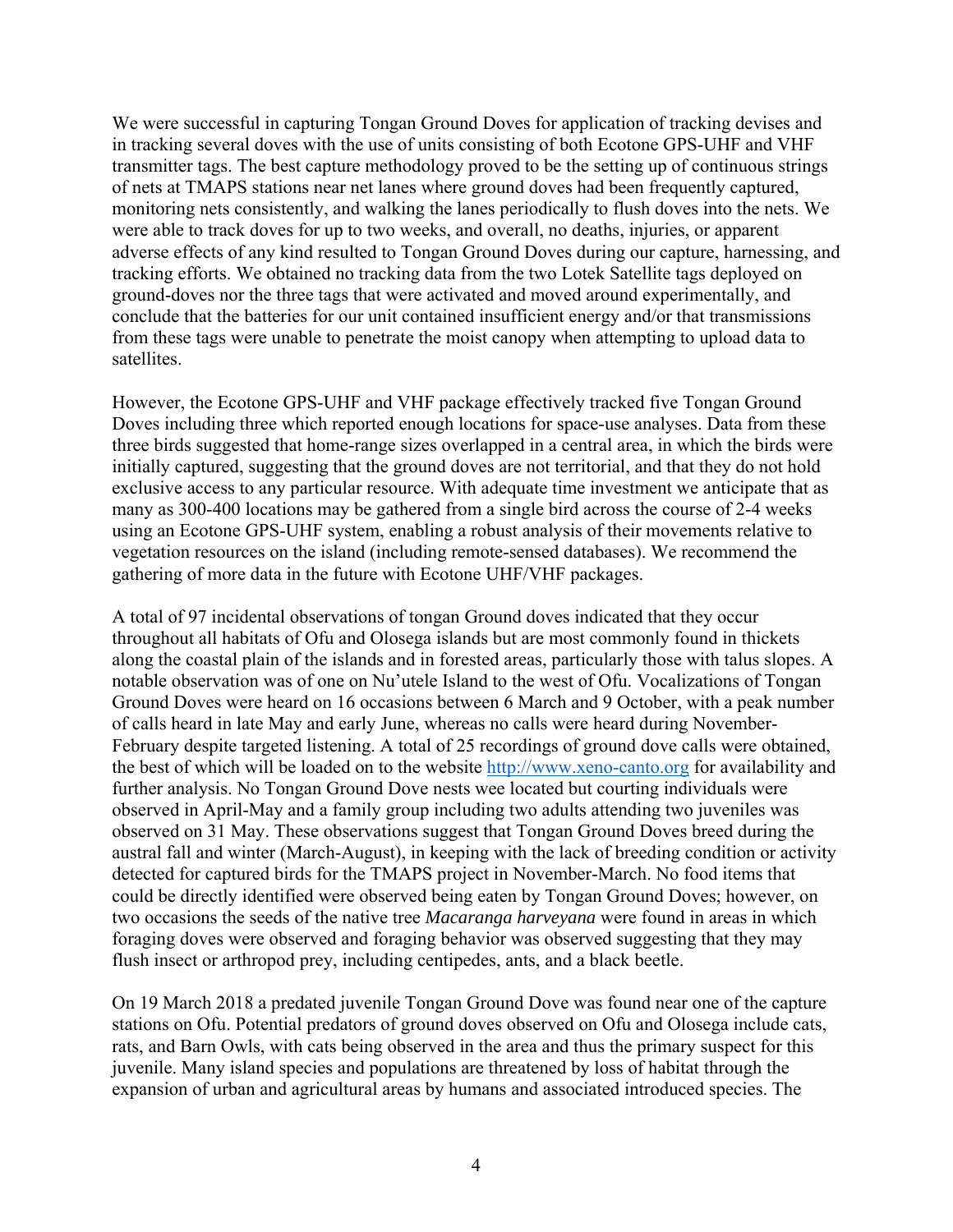resident human population on Ofu and Olosega is declining, but increased urbanization is a continuing factor as people build more, and often larger, western-style homes and expand agricultural plots. As people encroach into the forest for development not only is critical habitat lost, but associated predators (such as cats and rats) expand their range as well. The introduction of house cats from such areas, some of which subsequently become feral or produce feral offspring, may perhaps be the greatest threat to the Tongan Ground Dove, which is vulnerable to cat predation due to its ground-dwelling habits. We recommend that awareness about the potential damage of cats to the Tongan Ground Dove be increased throughout the islands.

We have achieved the goals of this project to determine the best methodology to study the Tongan Ground Doves on Ofu and Olosega islands, American Samoa. We look forward to the chance to implement these methodologies in the future, increasing our sample size of area search data, refining our population estimates, applying more Ecotone UHF/VHF packages to do an in depth analysis of home-range sizes and habitat preferences at different times of year, and continuing to collect information on the vocalizations, habits, and nesting behavior of this endangered population.

# **INTRODUCTION**

Islands tend to have fewer species but often those species are rare and unique. Extinction or extirpation often occurs and can result in disrupted ecosystems (Simberloff 2000). Island species are in particularly prone to extinction because of low population size, patchy distribution, poor dispersal abilities, and high habitat specificity (Terborgh et al. 1990, Turner 1996, Laurance et al. 1997). The increasing occurrence of cyclones can also impact bird species on tropical islands (Lovegrove et al. 1992, Craig and Beal 2001, Saracco et al. 2016, Helton et al. 2018). In order to create effective conservation strategies and successfully manage island species and ecosystems, targeted and well-designed studies need to be undertaken. Unfortunately, information about tropical birds lags far behind that available for the temperate zones, particularly in terms population size (Tobias and Seddon 2002).

The Tongan Ground Dove (*Alopecoenas stairi*; formerly placed in the genus *Gallicolumba*) is a furtive and little-known species that has a discontinuous and poorly-documented distribution on islands of central Polynesia, including those in Fiji, Tonga, Independent (Western) Samoa, American Samoa, and Wallis and Futuna (Pratt et al. 1987, Baptista et al. 1997, Birdlife International 2016, Gill and Donsker 2019). In certain locations it is also known as the Shy Ground Dove or the Friendly Ground Dove. The species is becoming increasingly rare and restricted to remote islands or undisturbed forest (Rinke 1991, Steadman and Freifeld 1998, Birdlife International 2016). In Fiji, Tongan Ground Dove populations appear to be declining due to habitat degradation and predation by mongooses and on other islands they are generally found in very small and/or declining numbers (Steadman and Freifeld 1998, Birdlife International 2016). On the island of Alofi the species appears to have been extirpated after 1985 (Thibault et al. 2015). The IUCN roughly estimates a global population of 2,500-10,000 individuals (Birdlife International 2016).

The nominate subspecies, *G. s. stairi* is found on at least one islet of Independent Samoa (Amadon 1943), where rare (Baptista et al. 1997, Friefield et al. 2001), and on the small adjacent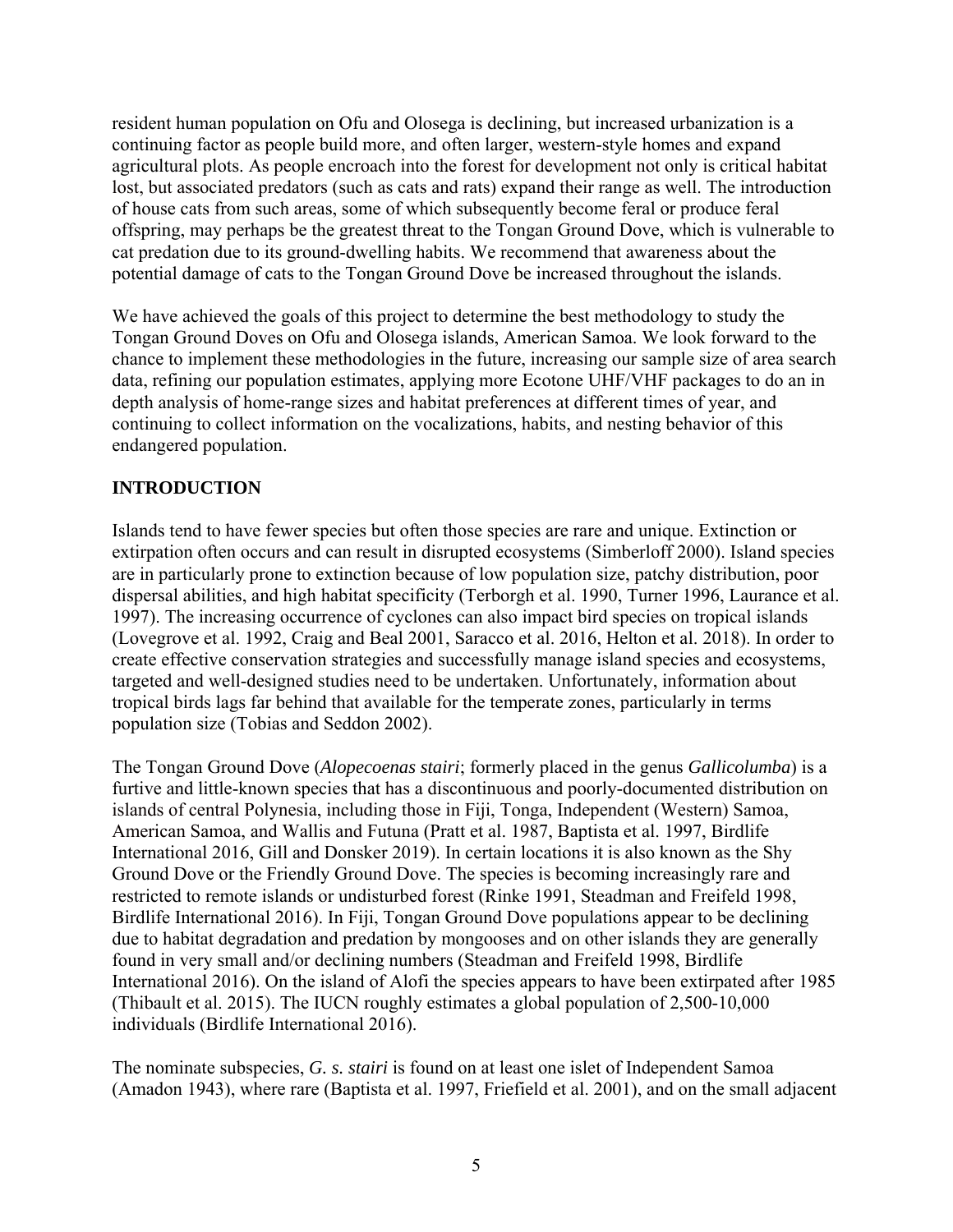islands of Ofu and Olosega in American Samoa. The population in American Samoa was only discovered in 1976, at which time a size of just 100 individuals was estimated (Amerson et al. 1982); it has since been considered the most endangered bird population in Samoa (Watling et al. 2004). Prior to 2015, information on the American Samoan population was limited to anecdotal sightings of individuals. Only six observations were recorded between 1976 and 1986, in low coastal forests behind the village of Ofu and by the airport (Amerson et al. 1982, Engbring and Ramsey 1989). Between 1986 and 2015, Tongan Ground Doves continued to be observed sporadically, along Mataala ridge in 1995 (A. Tualaulelei pers. comm.) and near Sili village on Olosega in 1996 (H. Freifeld in litt.).The American Samoan Department of Marine and Wildlife Resources (DWMR) observed 23 and captured and banded ten ground doves near Sili in 2001- 2004 and has made further sporadic observations through 2015 (Rosa 2007, USFWS 2016; A. Tualaulelei, pers. comm.). A report of one from Ta'u Island, if confirmed, may indicate occasional dispersal to this island (USFWS 2016).

In 2012, the Institute for Bird Populations (IBP) and the Department of Marine and Wildlife Resources (DMWR) initiated a Tropical Monitoring Avian Productivity and Survivorship (TMAPS) program in American Samoa in order to monitor forest bird species (Pyle et al. 2018). Long-term goals of this project are to provide annual indices of adult population size, postfledging productivity, and adult survival rates in order to identify proximate and ultimate causes of population change. Data are collected at standardized capture stations during peak landbird breeding season in American Samoa, generally in November to March (Pyle et al. 2018). Birds are marked with standardized bird bands and extensive data are collected during both initial captures and recaptures, including biometrics, molt, fat loads, and age and sex (DeSante et al. 2017).

In November 2015-March 2016, the American Samoan TMAPS program was initiated on Ofu and Olosega islands and has continued during this (2016) and the 2017, 2018, and 2019 seasons (Pyle et al. 2018). Four capture stations were established on Ofu Island and two on Olosega Island (Figure 1). Stations were located at elevations of 5 to 477 m, in coastal strand (3 stations), lowland forest (2 stations), and upland forest (1 station) habitats, as defined generally by elevation (see Methods). During these four seasons (through February 2019) a total of 44 Tongan Ground Doves were captured, five of which were recaptured at least once. Capture data have enabled us to confirm age and sex determination criteria for this species in American Samoa (Pyle et al. 2017) and they have provided critical information on breeding condition, molt status, biometrics, and weights. For most captures, feather, blood, and/or swab samples were collected to investigate genetic differentiation, pathogens, and diet (Pyle et al. 2018). In roughly equivalent effort per station, most captures (33 in 86 days of banding) occurred in coastal strand habitat, with fewer captures (14 in 64 days) in lowland forest habitat and only one capture was recorded in 35 days of banding in the upland forest station. As part of TMAPS protocol, all bird species at a station were recorded on each day of operation. Tongan Ground Doves were observed during 36.4% of days at coastal stations, 27.3% of days at lowland forest stations, and 5.8% of days at the single upland forest station. Prior to initiation of this project, the vocalizations of Tongan Ground Doves on Ofu and Olosega islands were undescribed and breeding behavior or nests have not been documented.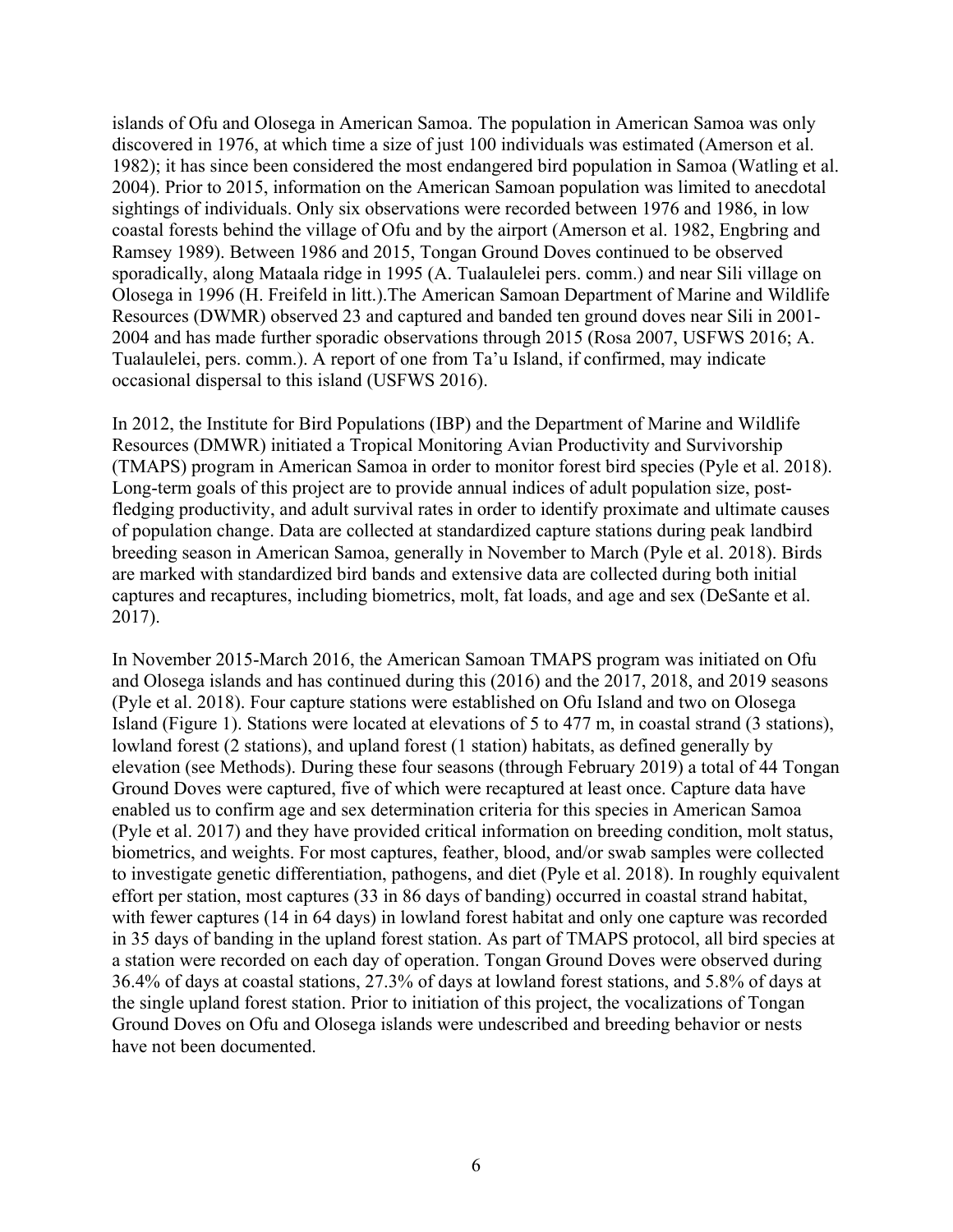Effective 24 October 2016, the U.S. Fish and Wildlife Service (USFWS) designated the Tongan (Friendly) Ground Dove population on Ofu and Olosega Islands as a Federally Endangered Species (USFWS 2016). This designation was based on four factors: (1) habitat loss or degradation due to agriculture, urban development, nonnative ungulates, and nonnative plants; (2) predation by feral cats and rats; (3) inadequacy of existing regulatory mechanisms; and (4) other natural or man-made factors affecting a species with a small number of individuals and populations (Rosa 2007; USFWS 2015, 2016).

Apart from these recent data from the TMAPS program, the biology and natural-history of the Tongan Ground Dove on Ofu and Olosega are currently unknown, further information being critically needed to manage and conserve this small and unique endangered bird population. Therefore, we undertook a pilot study in 2018 to develop optimal survey methods to monitor this species, including the use of vocalization playback (broadcast) monitoring, point-count and areasearch methodology, and remote tracking methodology. The specific goals for this project were to 1) assess the best remote-tracking methodologies to use on Tongan Ground Doves; 2) assess whether or not playback methodologies can be employed to allow target capture and better population surveying; 3) obtain a preliminary population estimate using survey methodology; and 4) collect preliminary data on other natural-history aspects of Tongan Ground Doves on Ofu and Olosega Islands. The ultimate goal was to provide information which could be applied to the distribution, current status, and management of this population.



*Figure 1. Ofu and Olosega Islands, American Samoa. Red dots indicate TMAPS stations (see text); Toaga Beach, NPAS – Southeast, and Sili are located in coastal strand habitats, Tumu Lower and Oge Beach are located in lowland forest habitats, and Tumu Upper is located in upland forest habitat (Pyle et al. 2018).*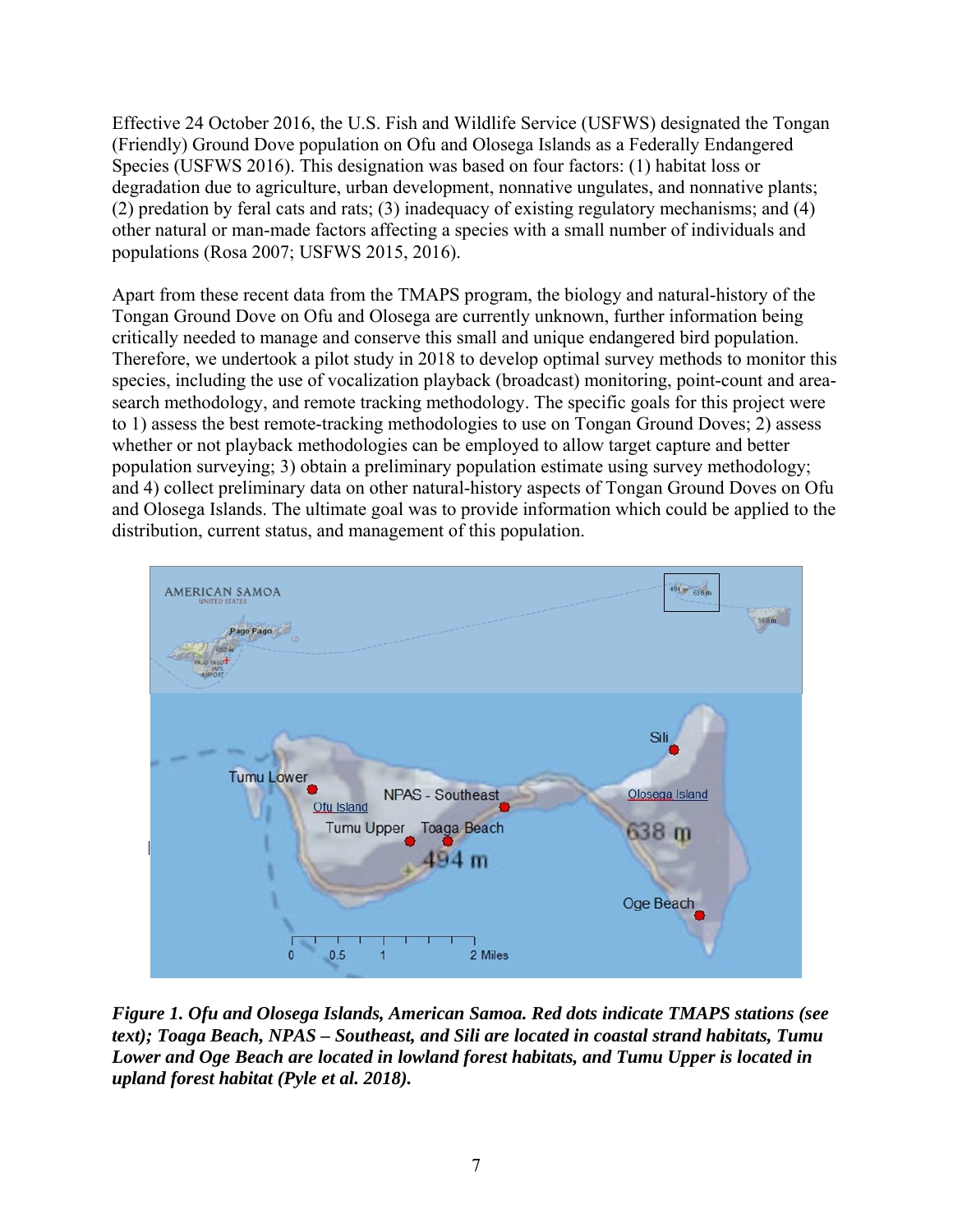### **METHODS**

The islands of Ofu and Olosega are part of the Manu'a Island group of American Samoa, which also includes the island of Ta'u. Ofu and Olosega are located at about 14.18º S, 169.62 º W and comprise about 7.5 km<sup>2</sup> (Fig. 1). The island of Ofu is connected to Olosega by a 100-m length concrete bridge which spans a narrow strait. The highest elevation is Mount Tumutumu on Ofu, at 495m. Habitat consists of steep rugged, forested mountain ridges surrounded by a thin strip of coastal strand, upon which most of the human population resides in small villages (Amerson et al. 1982). The climate is maritime and tropical, with distinct wet (December-March) and dry (April-September) seasons. Cyclones periodically hit the islands; during this project Cyclone Gita passed over American Samoa in February 2018. The breeding season for landbirds generally follows that of other subtropical populations in the Southern Hemisphere, with peak breeding occurring in November-March but low-level breeding occurring year-round (Banks 1984, Pyle et al. 2017). The lack of captures of Tongan Ground Doves in breeding condition during the TMAPS season in November-March suggests the possibility that this species shows peak breeding during the wet season in April-September (Pyle et al. 2017).

In order to facilitate descriptive locations and to keep track of general locations as well as to help with broadcast, point-count, and area-search surveys, we created grids with GPS-based points 250 m and 500 m apart (Fig. 2). We also divided the habitats into three categories as defined by elevation (see Fig. 4, below): Coastal Strand habitat (< 50 m elevation), Lowland Forest habitat (50-300 m elevation), and Upland Forest habitat (> 300 m elevation).



*Figure 2. Grid systems used on Ofu and Olosega Island for randomized broad-cast survey, point-count, and area-search survey selection for detection of Tongan Ground Doves. Grid points are 250 m (green and red) and 500 m (red) apart.* 

**Broadcast Surveys.** Broadcast surveys were conducted to see if responses were observed, to obtain recordings of the vocalizations of Tongan Ground Doves on Ofu and Olosega islands, and to test the effectiveness of applying call playbacks for enhancing target capture and improving survey methods. Surveys took place at randomly selected grid points (Fig. 2) that were easily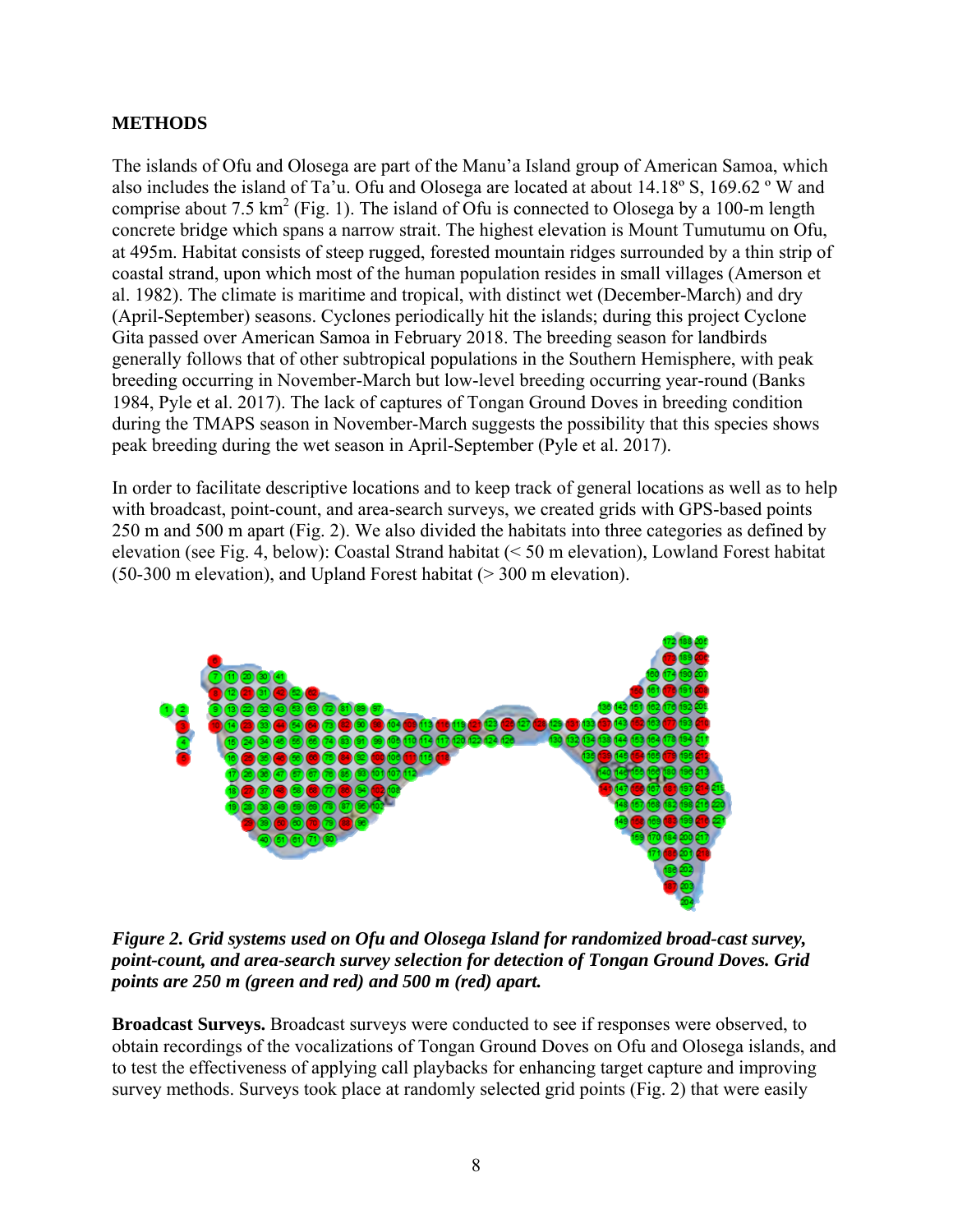accessible. Points were selected at 500 m distances on both Ofu and Olosega islands. When selected survey points were difficult to access due to the steepness and features of the terrain, we conducted them at the nearest accessible location. Surveys commenced as soon after dawn as there was enough light at the survey point, to be sure observers would be able to visually detect a Tongan Ground Dove if present. We used a FoxPro NX4 Digital Callers to broadcast the call of a Tongan Ground from Fiji (http://www.xeno-canto.org/278883), the only one available at project commencement. Each survey lasted 10min, with 4 intervals of 1 minute of broadcasted call and 1 minute of silent listening, using the following time intervals:



The Fiji recording of Tongan Ground Dove was initially played on the FoxPro at a preset volume (75% of maximum volume capacity) across all surveys regardless of background noise (see Results).

**Point Counts.** We conducted passive, 8-min point counts at randomly selected grid points (Fig. 2) that were easily accessible, following standard point-count methodology (Ralph et al. 1993, DeSante et al. 2017). We began conducting point counts once it was thought that ground doves were not responding to broadcast surveys (see above). We conducted stationary circular plot surveys of 8 min, during which auditory and visual detections were noted for every bird species present. Detection distances were categorized as <25m, 25-50m, 50-75m, or >100m from the observer and detected birds were placed in these distance-to-observer categories. To the best of our ability birds were noted only once at the distance of initial detection and were not double counted again during the survey.

*Area Searches.* Area searches were performed in order to calculate densities within each of our three broad habitat types on each of the two islands. Standardized area-search techniques were employed, in which areas of a given dimension are covered thoroughly and all birds (including ground doves) within the area are recorded (Ralph et al. 1993, Dieni and Jones 2002, Watson 2003, Dunn et al. 2006). Rectangular area-search plots of varying width, as dictated by vegetation and topography, were surveyed at randomly selected grid points (Fig. 2) that were easily accessible. Surveys were conducted by two observers for 20 minutes, in which time all birds detected within the survey area were recorded. Detections were categorized as visual or vocal only. Initially, traditional plots of 100m x 100m areas were considered; however, topography, vegetation, and behavior of the ground doves (not flushing until closely approached by the observer) caused us to switch to the more rectangular plots, or strip searches, for more effective ground-dove detection. All survey areas were 50 m in width, and lengths varied from 90 to 300 m in length as dictated by topography. The two observers walked in parallel through the area, 25m apart, to attempt complete sampling of all doves within the 50-m width strip. We assumed this methodology would result in the detection of all ground doves within the survey areas, and densities for population estimates were calculated accordingly.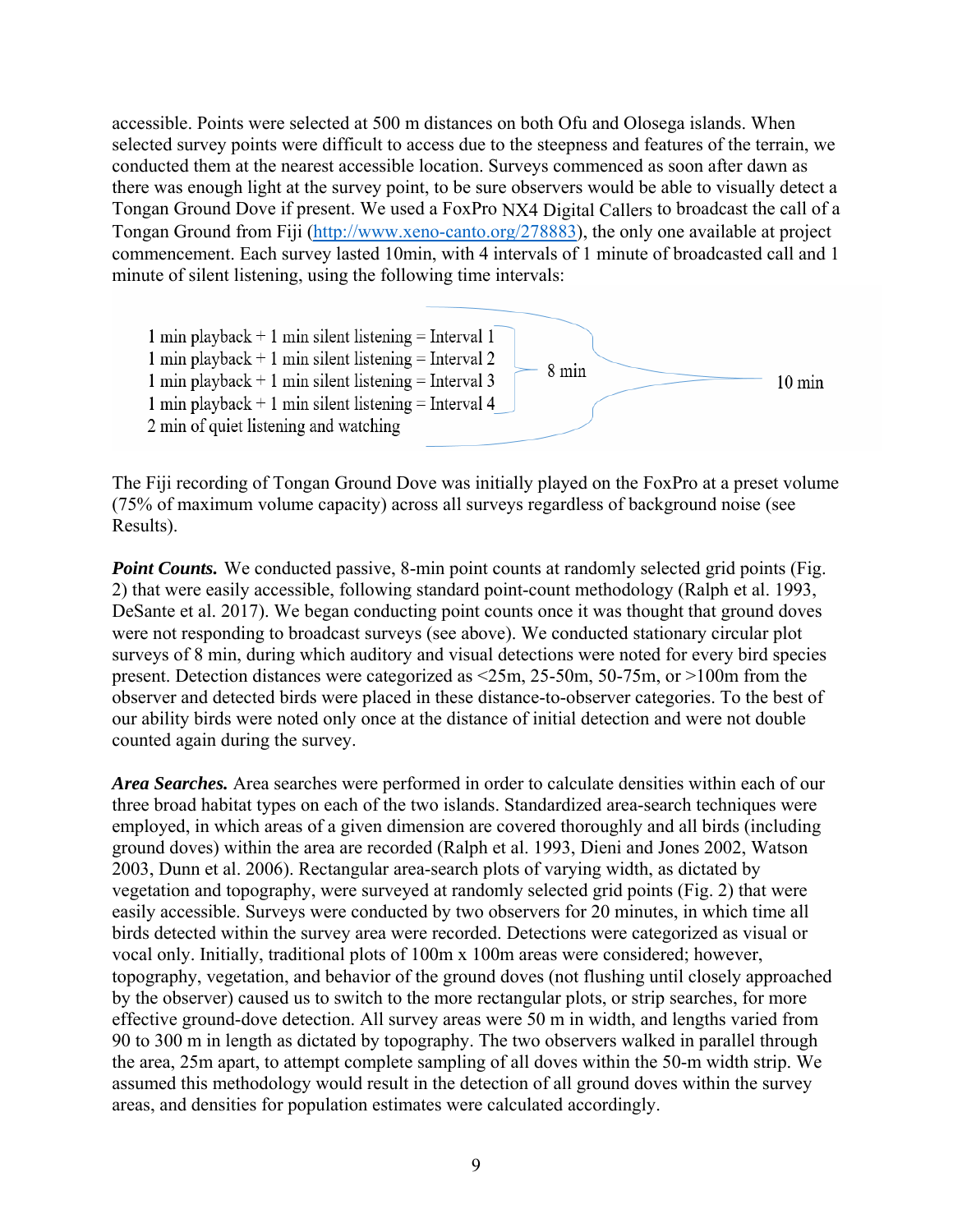**Application of Tracking Devices.** In order to apply tracking devices, Tongan Ground Doves were captured using 30 and 40mm mist nets, 12-m long, 4-tier nylon mist nets were erected at fixed net sites. Initially we attempted to target-net Tongan Ground Doves at known locations or following an observation but found that the disturbance caused by taking down and setting up nets kept birds away for long periods of time. When the broadcast surveys failed to yield results (see above) we began netting at TMAPS Stations Toaga Beach, Tumu Lower, and Sili (see Fig. 1) at and near net lanes where ground doves had been frequently captured. We had the most success at stations Tumu Lower and Sili, where we were able to erect a sequential line of 12 nets end to end as allowed by vegetation without the need for clearing. In addition, we set up nets near where ground doves were observed regularly. While checking nets, we walked a distance away and parallel to our net array first so that we would passively flush birds into the array before walking alongside the array. On several occasions ground doves on the forest floor would flush at our presence and fly right into the nets. Our conclusion based on the numbers of doves that were captured is that 40 mm mesh-size mist nets are more effective due to doves bouncing out of 30 mm nets more often Weather depending, we operated nets beginning at local sunrise for seven to eight morning hours per day, or until a ground dove was captured. Each captured Tongan Ground Dove was banded with a USGS numbered aluminum leg band and data collection occurred following the same protocols used for the TMAPS project (DeSante et al. 2017, Pyle et al. 2018), including the birds weight. Each captured ground dove was photographed to document age and sex.



*Figure 3. Example of a tag unit and leg-loop harness applied to Tongan Ground Doves* 

Tags were attached using a 1 mm nylon lower-back leg-loop harnesses which wrapped around the body and legs (Fig. 3). Harnesses were constructed using a modified version of the leg harness design, which incorporates a weak link that allows the transmitter to drop off (Kesler 2011). We sized harnesses using the allometric equation presented by Naef-Daenzer (2007), and added 3-5 mm based on field testing to obtain the best fit for each individual. Altogether the harness weighed approximately 0.6 gm.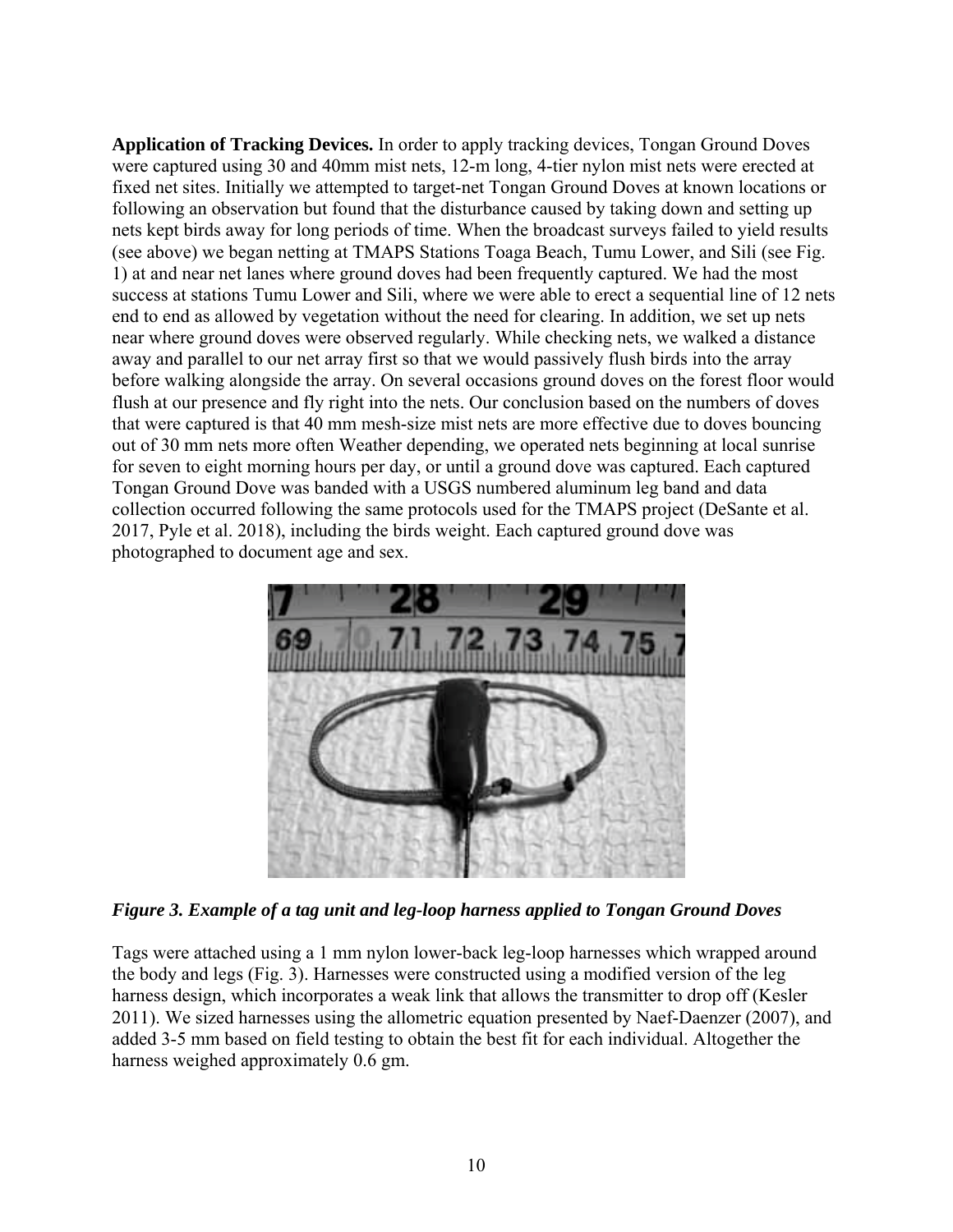**Tracking Devices**. The primary goal of this project was to evaluate the efficacy of two different types of equipment for marking and tracking the movements of Tongan Ground Doves. Specific technical objectives for the field season included: 1) to evaluate whether units could be safely deployed on Tongan Ground Doves; 2) to determine whether the systems can effectively collect location information in the insular Pacific forest conditions; 3) to determine whether the systems can relay onboard position information to data collection devices (satellite and hand-held base station); 4) to identify optimal operational settings for the units so that they collect the most useful data; and 5) to evaluate whether data collected by the units can be used in space-use and movement analyses. At the onset of fieldwork, we obtained 7 Lotek (Newmarket, Canada) Pinpoint Argos transmitters and 7 Ecotone (Sopot, Poland) Uria UHF transmitters along with an Ecotone receiver system. Both tag systems were used during fieldwork, and the deployments provided insights into their utility on insular systems.

Each Lotek and Ecotone unit was also equipped with a VHF transmitter (ATS Telemetry Systems, Isanti, MN). These small (0.9 g) transmitters were glued to the side of the other tracking units and allowed field personnel to use a hand-held antenna and track marked birds from distances of up to 2 km via a portable receiver with antenna. These tags transmit signals continuously for remote detection, and are recommended on each bird in case of transmitter failure or loss from the bird and to allow closer approach for further data collection as needed.

As a rule, tracking units including batteries and harnessing equipment should weigh no more than 5% of the total weight of a ground-dwelling bird such as Tongan Ground Dove (Gaunt and Oring 1999). Tongan Ground Doves captured in 2015-2018, as part of the TMAPS program, weighed between 118 and 197 grams (mean 149 grams; n = 35), which allows for the application of tracking device weights of 5.9-9.9 grams. All tracking devices and harnesses together resulted in a total weight of 5.0-6.0 grams (see below), and in each case the weights of the birds were checked to ensure that the tags weighed no more than  $5\%$  (and often  $\leq 4\%$ ) of the total bird weight.

The Lotek units were designed for birds to collect one location per day, and then to upload those data to an array of earth-orbiting satellites, allowing for the retrieval of data without the need to recapture or relocate the ground dove. Each Satellite tag and battery weighed 3.5-4.0 grams, resulting in a total weight of about 5.0-5.5 grams with the addition of the harness and VHF unit. The Lotek units require pre-programming prior to deployment and conserve battery by collecting location data and then sending those data only after an extended period. We designed the system to collect data for 30 days (30 locations) and then attempt to send those data at the end of the period. These units have been proven to work on other species in other regions but their utility in forested habitats of insular Pacific Oceania i*s* unknown. In addition to the application of Lotek tags on ground doves, a series of tests were performed on programmed tags moved around in the field. We employed the ARGOS Worldwide Tracking system (Collecte Localisation Satellites 2016) to track the Lotek tags.

The Ecotone Uria system is designed to collect location information at a scheduled rate, and then to send those data to a hand-held or stationary base station when it is encountered. Each tag and battery weighs 4.5 grams, resulting in a total weight of about 6.0 grams with the addition of the harness and VHF unit. The Ecotone system has the capability to collect up to 500 GPS positions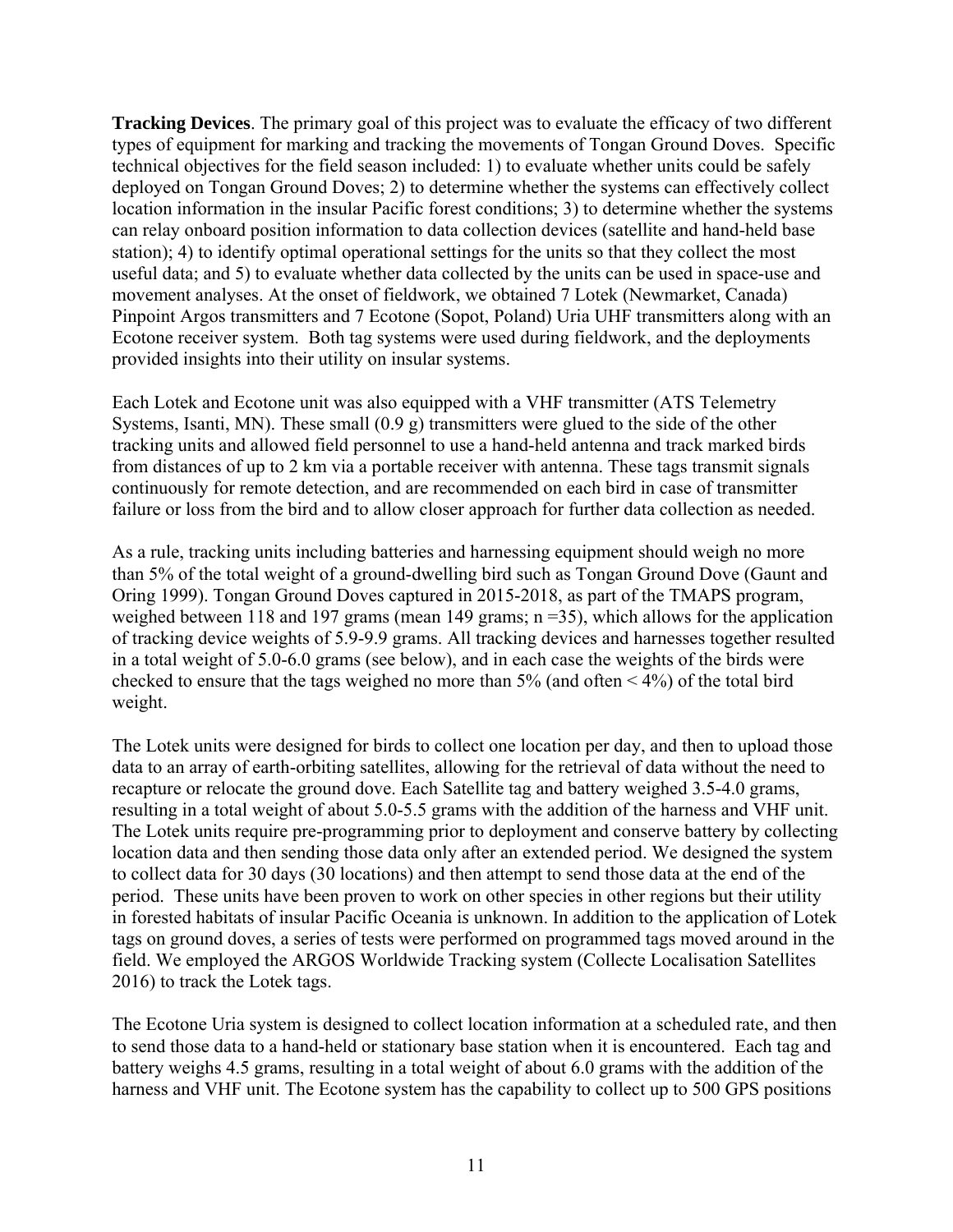over the course of the field season, at predetermined intervals. The attached VHF transmitter (see above) allowed field personnel to locate and approach birds to within 100 m, at which point a hand-held base station was used to download data. The Ecotone system is reusable -- units can be recharged after recovery and redeployed if they are dropped from study subjects – and they can be reprogrammed after deployment to reconfigure the frequency of data collection and daily hours of operation.

Once tags were applied to Tongan Ground Doves they were tracked and followed throughout the life of the tag. Advanced Geographical Information System (GIS) software and analysis techniques were used to estimate home-range sizes and characterize habitat utilization by Tongan Ground Doves.

**Incidental observations.** During the course of this project, data and incidental information on all detections of Tongan Ground Dove and any other information related to the natural-history goals of this project were also recorded. In particular we were interested in obtaining location and habitat data for all observations, recorded vocalizations, and information on diet or any signs of breeding behavior. Areas where doves were repeatedly observed were searched for food and foraging behavior. When vocalizations were heard we attempted to approach the vocalizing individual to observed behavior under such conditions.

Kimiko and three volunteer technicians were employed for field work during January-October 2018. Each technician assisted with fieldwork for three months each. Pursuant with qualification reviews, Kimiko was permitted to capture and handle Tongan Ground Doves under the Fish and Wildlife Service List of Authorized Individuals for Endangered Species Act Recovery Permit TE-08598C-0 and US. Fish and Wildlife Service Bird-banding Laboratory (BBL) master permit BBL 22432 (with Pyle as master permittee). Requirements for this project included extensive experience handling, banding, collecting blood and other samples, and applying harnesses with electronic position tags. Prior to fieldwork (in December 2017), Kimiko received extensive training from Kesler in applying the tags to be used specifically for this project. During fieldwork, every effort was made to prevent any accidental injury or death of ground doves, following strict safety protocols for MAPS and TMAPS banding programs (DeSante et al. 2017). Protocols dictated that when birds exhibited signs of stress, they were to be immediately released. Doves in general are hardy birds and no captured individuals for this project showed undue levels of stress or injury prior to successful release.

# **RESULTS**

**Broadcast Surveys**. We conducted 87 broadcast surveys between 6 March and 17 September 2018 for a total of 870 minutes (14. 5 hrs) of surveying. During these surveys we failed to confirm a direct response by Tongan Ground Doves to any of the broadcasts. At many sites noise from surf was moderate to substantial. Under such conditions we found that the FoxPro recorder broadcasting was often inaudible to human ears at >30 m distance at the preset standardized volume we had chosen. We thus experimented playing the recordings at higher volume levels but no ground-dove reactions were elicited. We also experimented by playing a recording of a Cooper's Hawk (*Accipiter cooperi*) and although other native Samoan birds responded, there was no detected response from Tongan Ground Doves.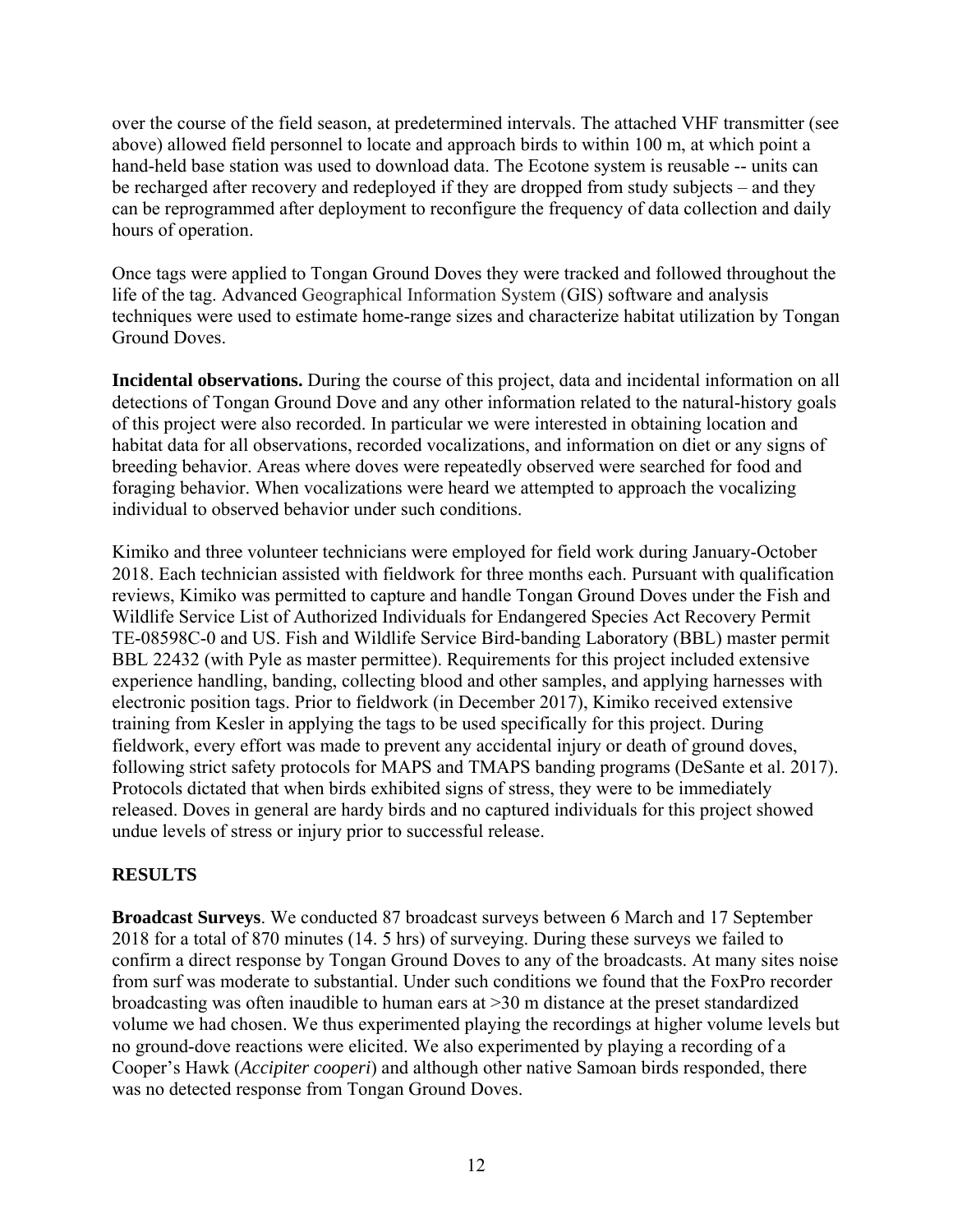Tongan Ground Doves were observed to be present on three occasions during or following broadcasts; however, these occurrences appeared to be incidental to the survey. On six occasions we broadcast calls with ground doves in view and none of these appeared to elicit any response to the broadcasts. On one occasion (6 March 2018) two Tongan Ground Doves were heard during a broadcast survey but it did not seem like they were interacting with the recording. We continued to broadcast the call at intervals but neither of the calling Ground Doves came closer while they were calling. Eventually both stopped calling though we continued playing the recorded call for several additional minutes in intervals.

We thus concluded that broadcast surveys were ineffective in monitoring Tongan Ground Doves or in target netting for application of transmitters. See results of incidental observations (below) for more information on vocalizing Tongan Ground Doves.

**Point Counts.** We conducted 15 point-count surveys between 30 March and 10 September 2018. We initiated point counts once it was thought that ground doves were not responding to broadcast surveys. We detected no ground doves during point counts and concluded that, due to low detection probability (difficult to observe from a stationary point and low frequency of vocalizations), point counts would be an ineffective method for monitoring Tongan Ground Doves.

**Area Searches.** After it was becoming evident that broadcast and point-count surveys were going to be ineffective for surveying Tongan Ground Doves, we initiated area searches, which have the added benefit of allowing us to estimate densities within each habitat type on each island, and thus an overall population estimate. A total of 99 area-search surveys were performed between 6 April and 4 October 2018. The total area of all area searches was  $851,500 \text{ m}^2 (0.8515)$ km<sup>2</sup>), of which 474,500 m<sup>2</sup> was surveyed in coastal strand habitat, 252,000 m<sup>2</sup> was surveyed in lowland forest habitat, and  $125,000 \text{ m}^2$  was surveyed in upland forest habitat. Among the two islands,  $645,500 \text{ m}^2$  was surveyed on Ofu and  $206,000 \text{ m}^2$  was surveyed on Olosega.

A total of 11 Tongan Ground Doves were detected at 10 of the 113 area-search stations; singles were observed except for two birds noted on one survey. All detections were of visual observations, and all detections were on Ofu. Among habitat types, 2 birds on 2 surveys were recorded in coastal forests, 8 birds on 7 surveys were detected in lowland forests, and 1 bird on 1 survey was detected in upland forest.

Assuming all ground doves were detected on each survey, a simple overall population density (birds per area surveyed) of 12.92 birds per km<sup>2</sup> were surveyed. Among habitats, 4.21 ground doves per  $km^2$  were surveyed in coastal strand habitats, 31.74 ground doves per  $km^2$  were surveyed in lowland forest habitats, and  $4.85$  ground doves per  $km<sup>2</sup>$  were surveyed in upland forest habitats. Roughly defining habitat based on elevation, coastal strand occurring at < 50 m, lowland forest at 50-300 m, and upland forest at  $>$ 300 m in elevation, we calculated the total area of each habitat on Ofu and Olosega as  $3.30 \text{ km}^2$ ,  $6.96 \text{ km}^2$ , and  $2.82 \text{ km}^2$  for each of these three habitat types, respectively (Fig. 4). As such, the total number of Tongan Grounds Doves might be estimated as 14 in coastal habitats, 221 in lowland forest habitats, and 14 in upland forest habitats, resulting in a total population estimate of 249 ground doves. We cannot calculate these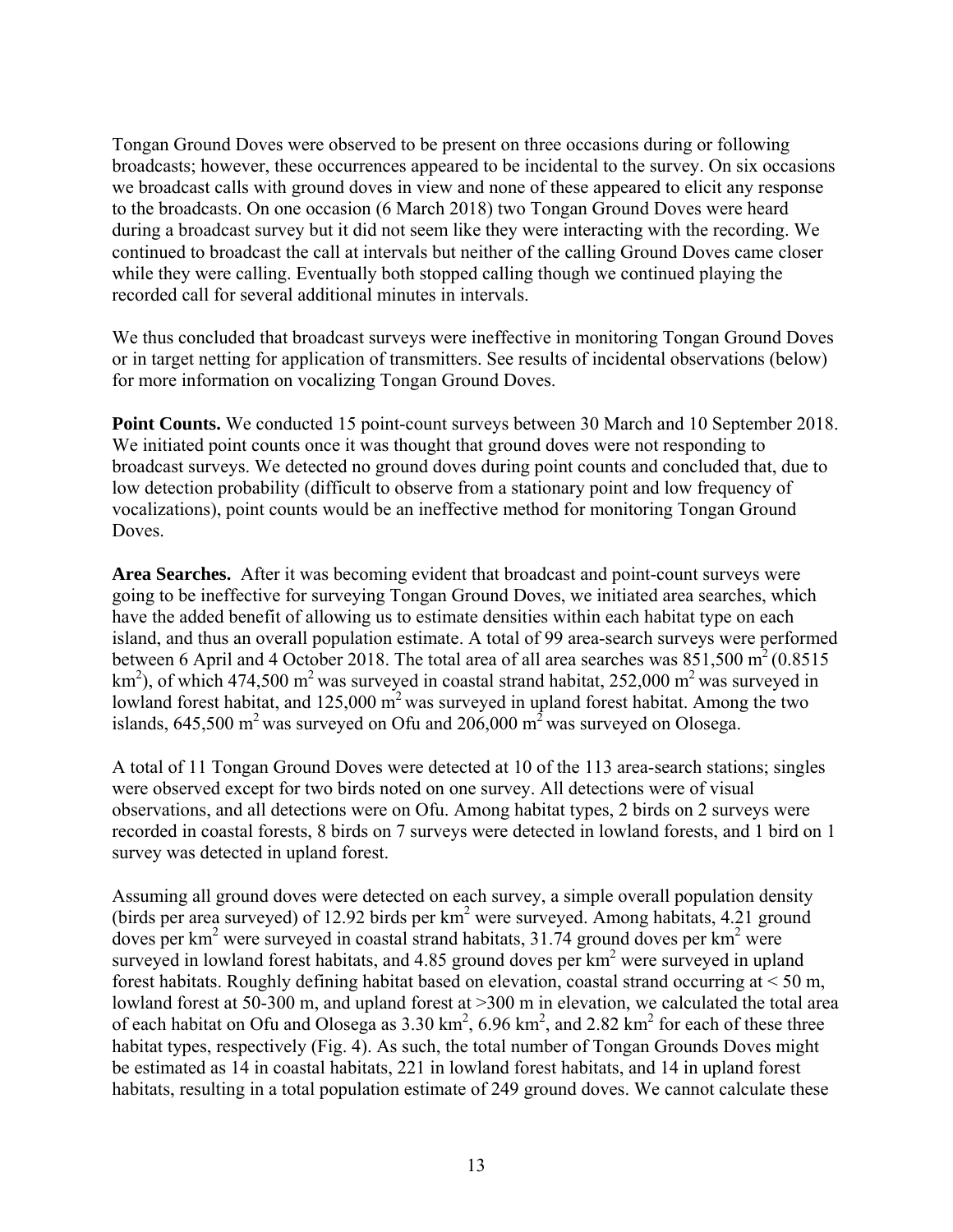estimates directly for each island since no birds were detected on area searches on Olosega. However, applying the rates per habitat to the total habitat areas on each island yields a population estimate of 145 birds on Ofu and 104 birds on Olosega. Several assumptions have been made in deriving these population estimates (see Discussion), so it should be viewed with appropriate caution at this time.



*Figure 4. Habitat types by elevation on Ofu and Olosega islands. Total areas are: Coastal Strand 3.30 km<sup>2</sup> (1.98 on Ofu and 1.32 on Olosega), Lowland Forest 6.96 km<sup>2</sup> (4.06 on Ofu and 2.90 on Olosega), and Upland Forest 2.82 km<sup>2</sup> (1.59 on Ofu and 1.23 on Olosega).* 

**Tracking Devices**. Ten Tongan Ground Doves were marked with tracking equipment (Table 1), confirming our ability to mark and track birds, and to collect movement information from study subjects. These included data from 8 individuals that were marked with Ecotone GPS-UHF tags downloaded hand-held base stations, and two individuals that were marked with Lotek ARGOS tags designed to send movement results to earth-orbiting satellites. In addition, three other LOTEK tags were deployed and moved around or set at distance locales to test their functionality.

Conditions at the field site proved challenging for both sets of tags. The global positioning system tags used in this study rely on signals from the GPS satellite system, which are then used to triangulate the precise location of marked birds. The GPS signals are gathered with two short antennas that project from the anterior of both the Lotek and Ecotone units. Previous investigations suggest that high moisture environments, and settings with dense canopy cover can inhibit reception of the GPS signals, and require additional power in order for a unit to estimate its global position. During the 2018 trial, we evaluated GPS acquisition times and noted that they ranged generally between 30 and 50 seconds (orange line in Figure 5). Similar studies in more open and drier habitats report shorter data acquisition times, which allow extended battery life and longer unit lifespans.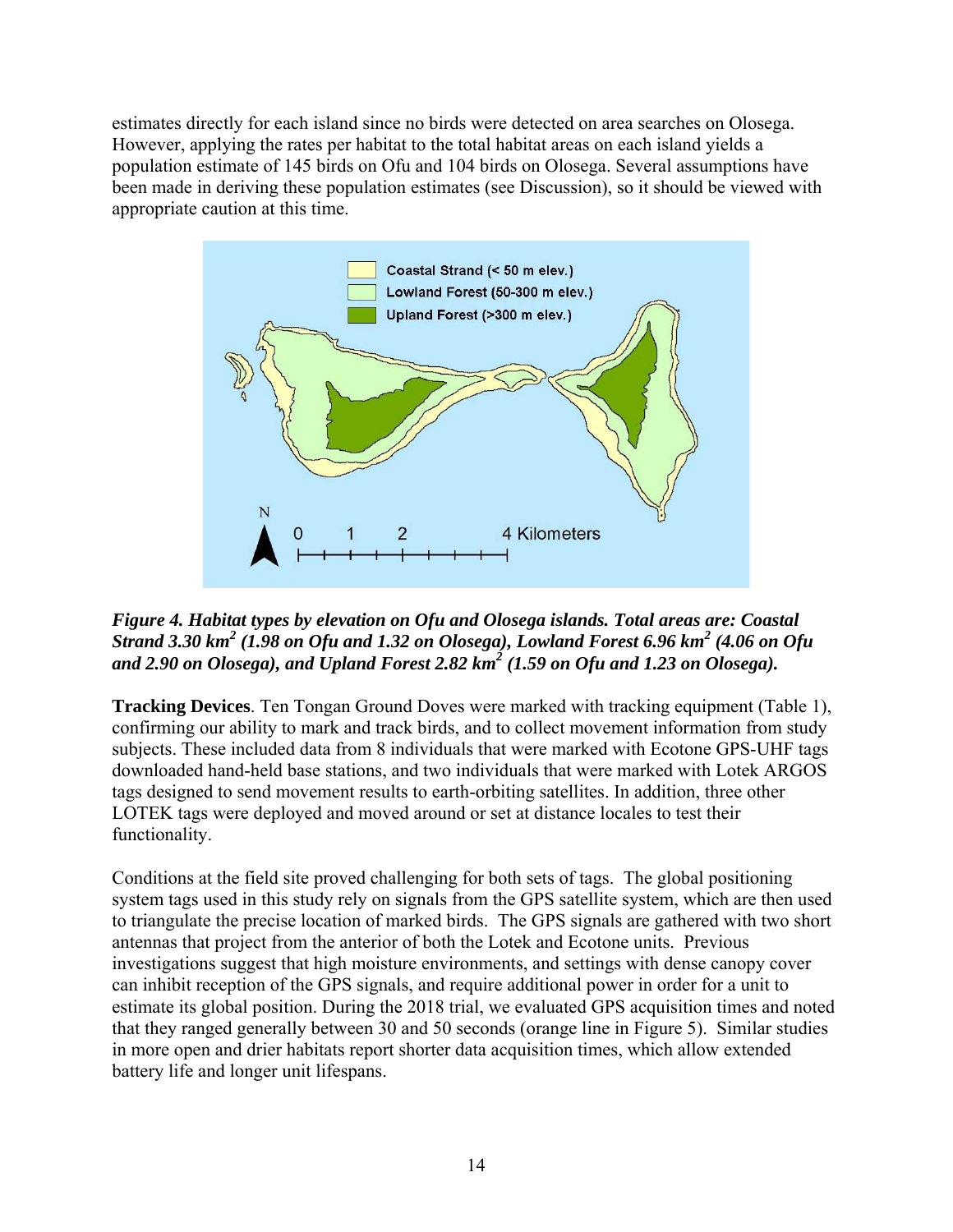|                 |                    |            |            |        | Tag         |               |  |
|-----------------|--------------------|------------|------------|--------|-------------|---------------|--|
| Date            | <b>Band Number</b> | Age        | <b>Sex</b> | Weight | <b>Type</b> | <b>Number</b> |  |
| $26$ -Mar-18    | 085413909          | <b>FPF</b> | M          | 108.4  | <b>UHF</b>  | BCK13         |  |
| $23$ -Jun-18    | 125399090          | FAJ        | M          | 180.2  | <b>UHF</b>  | BCK14         |  |
| $12$ -Jul-18    | 085413910          | DPB F      |            | 143.5  | <b>UHF</b>  | BCK10         |  |
| $01-Aug-18$     | 085413911          | UPB M      |            | 156.5  | <b>UHF</b>  | BCK12         |  |
| $06$ -Aug-18    | 085413912          | <b>FCF</b> | -F         | 152.2  | Satellite   | 580           |  |
| $09-Aug-18$     | 125399019          | FPF        | F          | 114.2  | Satellite   | 583           |  |
| $15$ -Aug- $18$ | 125399020          | FPF        | F          | 126.2  | <b>UHF</b>  | BCK11         |  |
| $09-Oct-18$     | 125399021          | FPF        | F          | 130.8  | <b>UHF</b>  | BCK15         |  |
| $31-Oct-18$     | 125399022          | FAJ        | F          | 120.4  | <b>UHF</b>  | BCK13A        |  |
| $19-Nov-18$     | 085413914          | <b>TPB</b> | M          | 199.8  | UHF         | BCK16         |  |

#### *Table 1. Tongan Ground Doves for which tracking devices were deployed. Age codes include first-year birds (FPF and FCF) and adults (FAJ, UPB, and DBP). Weights are in gms.*

We obtained no tracking data from the two Lotek tags deployed on ground-doves nor the three tags that were activated and moved around experimentally. A challenge for any GPS-based tracking equipment deployed in forested systems in American Samoa will likely be with the battery required to acquire positioning satellite signals. The added battery needs require that GPS-UHF units either be larger and carry heavier batteries, or that researchers should expect fewer locations than might be obtained in other study conditions. Similarly, the energy required for satellite acquisition may have prematurely drained batteries on the Lotek ARGOS units to a point in which they were unable to transmit location information back to the earth-orbiting satellites. Alternatively, the Lotek Pinpoint units may also have been unable to penetrate the moist canopy when attempting to transmit back to the satellites.

Despite the moist environment and dense vegetation, the Ecotone GPS-UHF systems were used to effectively collect a substantial amount of information from the Tongan Ground Doves with the number of positional observations per bird ranging from 0 to 276 (Table 2). Deployments of Ecotone GPS-UHF units that resulted in fewer location records were caused by an inability of observers to relocate birds and download onboard data after unit deployment. Most data were downloaded when the target bird was in line of sight, often within 20 m range of the receiver. In some cases in which we were close to the bird according to the VHF signal we were unable to download data or data collection would cease despite continued proximity of the target bird. The VHF system facilitated relocations for several birds, however. Battery voltage declined at a rate that allowed detections for a at least 276 detections over 11 days (BLK 13; Fig. 5).

After release, 3 of the 8 individuals marked with Ecotone GPS-UHF equipment were tracked and movement data were downloaded (Tables 1-2; Fig. 6). No data were collected from 3 of the Ecotone GPS-UHF marked individuals that were not relocated following release. A minimum of 5 locations is needed to make a basic home range estimate, and many more locations are needed for more sophisticated analyses such as ecological studies of movement and habitat use/selection. Of the birds marked in 2018, three reported enough locations for space-use analyses (BCK13, BCK14, and BCK16; Fig. 7).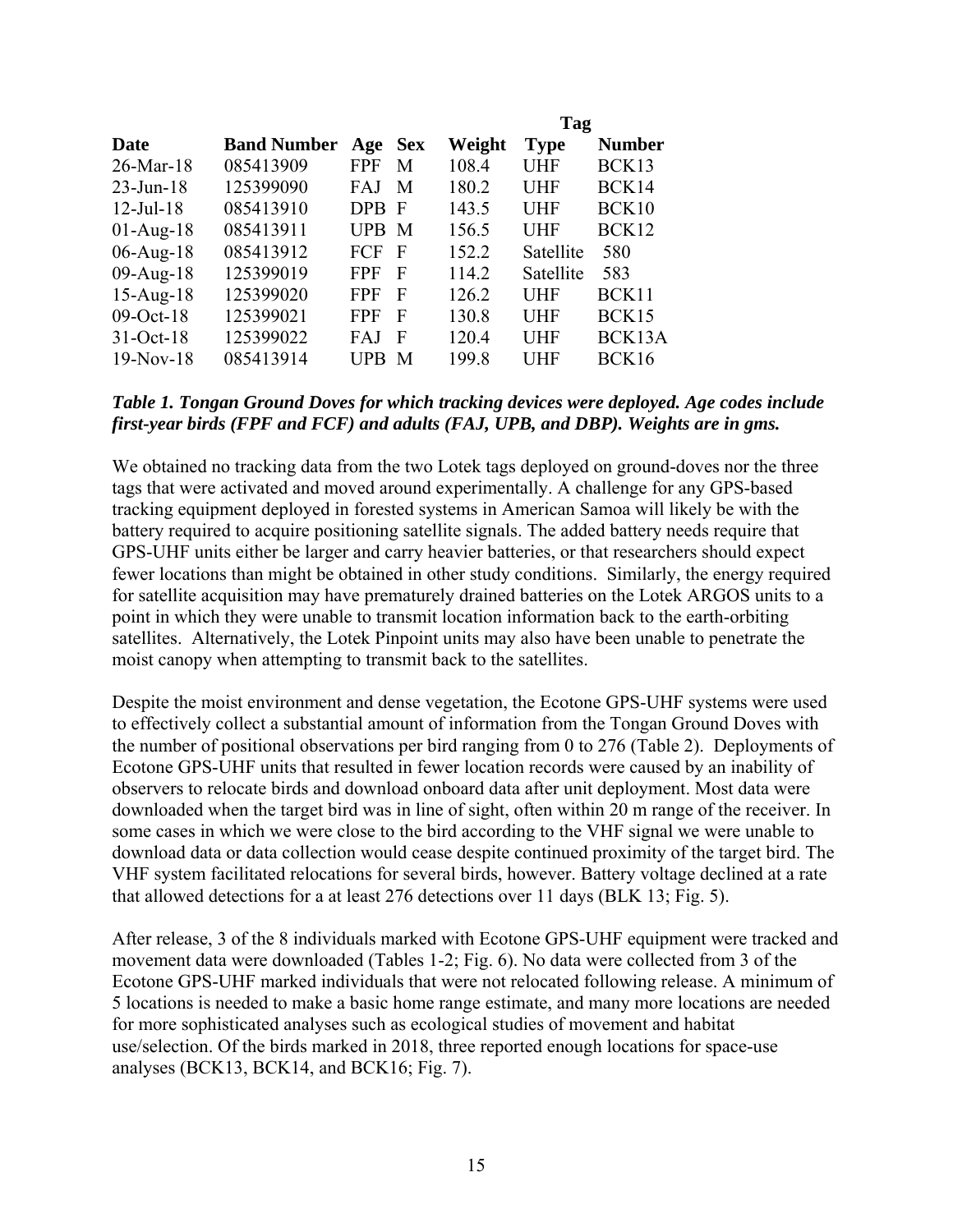| Unit   | <b>Locations</b> |                 | <b>Deployment</b> Last Detection | <b>Home Range</b> |
|--------|------------------|-----------------|----------------------------------|-------------------|
| BCK10  | $\theta$         | $12$ -Jul-18    | $12$ -Jul-18                     |                   |
| BCK11  | 3                | $15$ -Aug- $18$ | $15 - Aug-18$                    |                   |
| BCK12  | $\theta$         | $01-Aug-18$     | $01-Aug-18$                      | --                |
| BCK13  | 276              | $26$ -Mar-18    | $04-Apr-18$                      | 38.41             |
| BCK13A | $\theta$         | $31-Oct-18$     | $31-Oct-18$                      |                   |
| BCK14  | 73               | $23 - Jun-18$   | $27$ -Jun-18                     | 19.62             |
| BCK15  | 4                | 09-Oct-18       | $09-Oct-18$                      |                   |
| BCK16  | 17               | $19-Nov-18$     | $23-Nov-18$                      | 2.88              |

*Table 2. A summary Ecotone deployment data. Home range size in hectares (ha).* 

Home ranges for birds were estimated using the minimum convex polygon (MCP) method (Worton 1987) and the adehabitatHR v3.3.0 package (Calenge 2015). Home range size of each individual differed substantially, although there may be a low-biasing effect for birds with fewer locations. We plotted the minimum convex polygon home ranges for each of the three individuals on a visual spectrum image of the island using Google Earth (Fig. 7). Although the sample size is small, several key patterns are evident in these data. First, the home ranges of marked birds appear to be biologically reasonable in size, and their locations within the island align with the forest-associate behavior of ground doves. Notably, all three estimable home ranges overlapped in a central area, in which the birds were initially captured, which suggests that the TOGD are not substantially territorial, and that they do not hold exclusive access to any particular resource.



*Figure 5. Data collection and transmission information for BCK13 deployment of Ecotone Uria GPS-UHF locator on Tonga Ground Dove in 2018. The blue line indicates the decline in voltage during the tracking period, the orange line indicates time required to search for earthorbiting satellites sending GPS location information, and the green points indicate location observations.*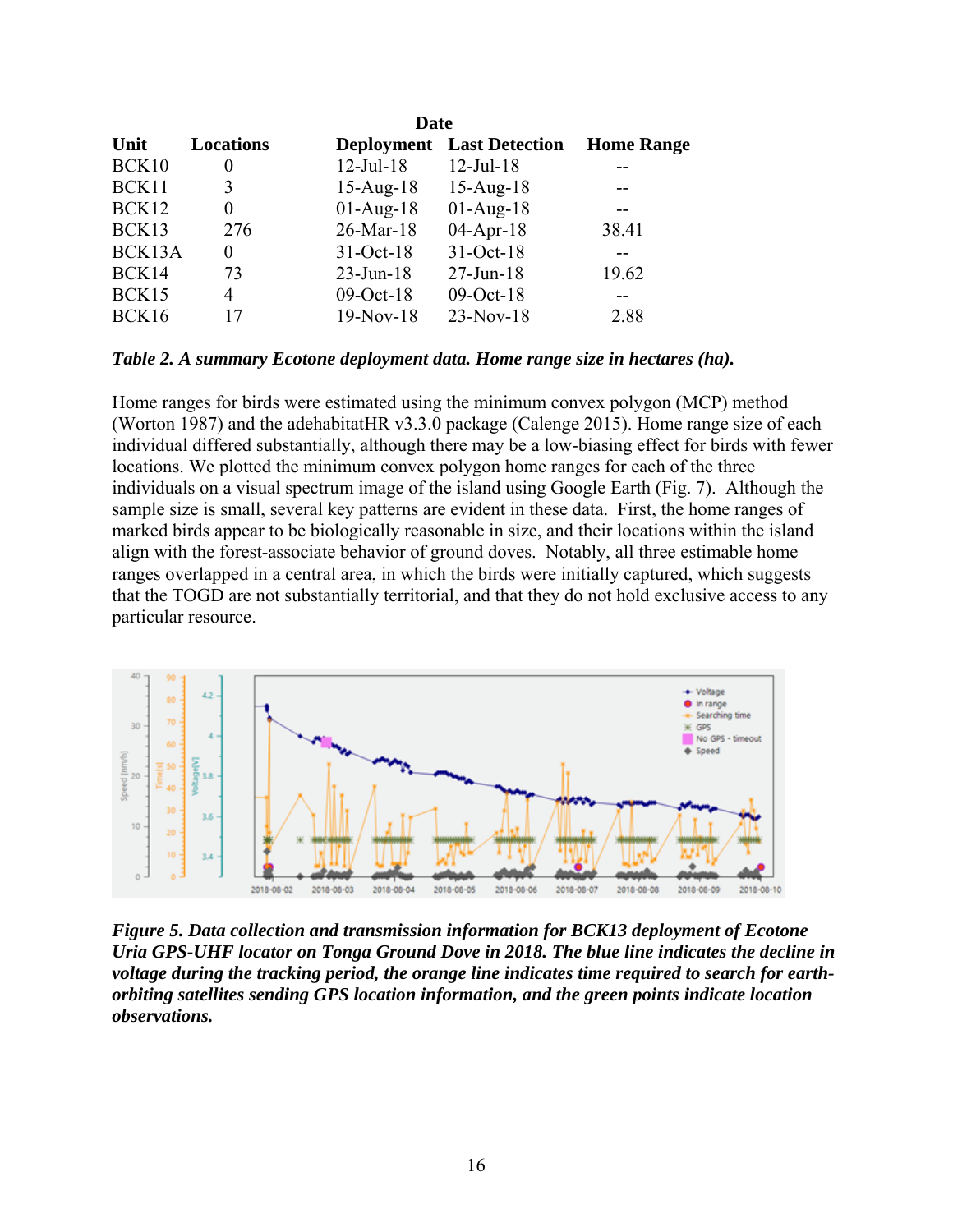

*Figure 6. Movement paths of three Tongan Ground Doves, BCK13 (A), BCK14 (B), and BCK16 (C) on Ofu in 2018. See Tables 1 and 2 for deployment details.*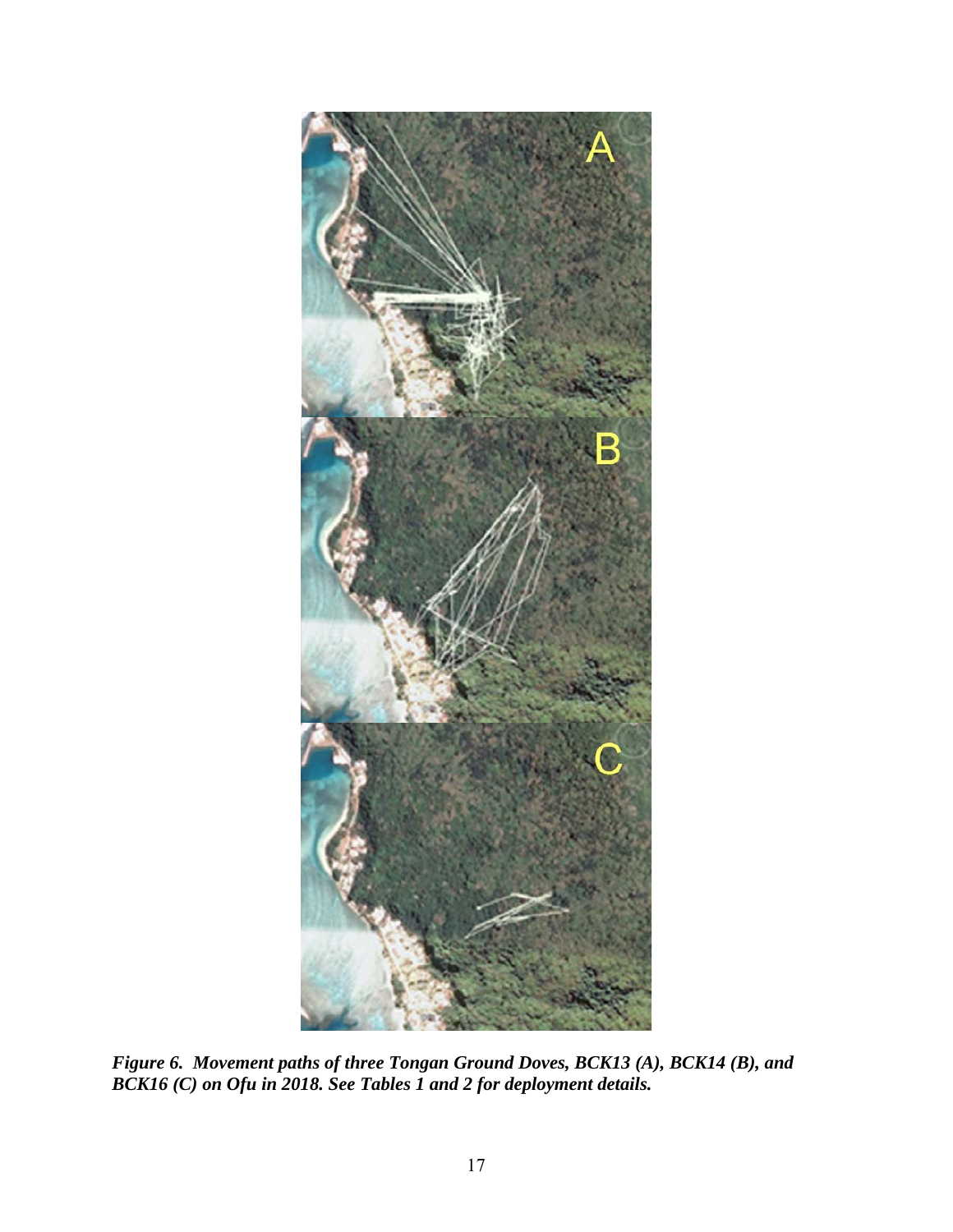

*Figure 7. Minimum convex polygons representing the three home ranges. Each home range was derived from location data collected using a GPS-UHF tracking system in 2018.* 

**Incidental Observations.** During the course of fieldwork for this project, data and incidental information on all detections of Tongan Ground Dove and any other information related to the natural-history goals of this project were recorded. Figure 8 indicates all locations on Ofu and Olosega where Tongan Ground-Doves were encountered and recorded with GPS units. A total of 97 observations of Tongan Ground Doves were recorded at 71 locations, including 14 at capture locations for tagging, 12 during area searches, and 69 additional incidental observations. A majority of observations were obtained along the Tumu Trail in lowland habitat in the northwestern section of Ofu. Many additional observations on this trail were not marked with GPS coordinates and are not shown in Figure 8. The highest elevation for an incidental observations was at 287 m on the Tumu trail, although they have also been recorded and captured during the TMAPS season on Mt. Tumu at 487m elevation. Another notable observation was of one on Nu'utele Island to the west of Ofu on 9 June 2018. Nu'utele is 160- 230m from the shore of Ofu (depending on the tide).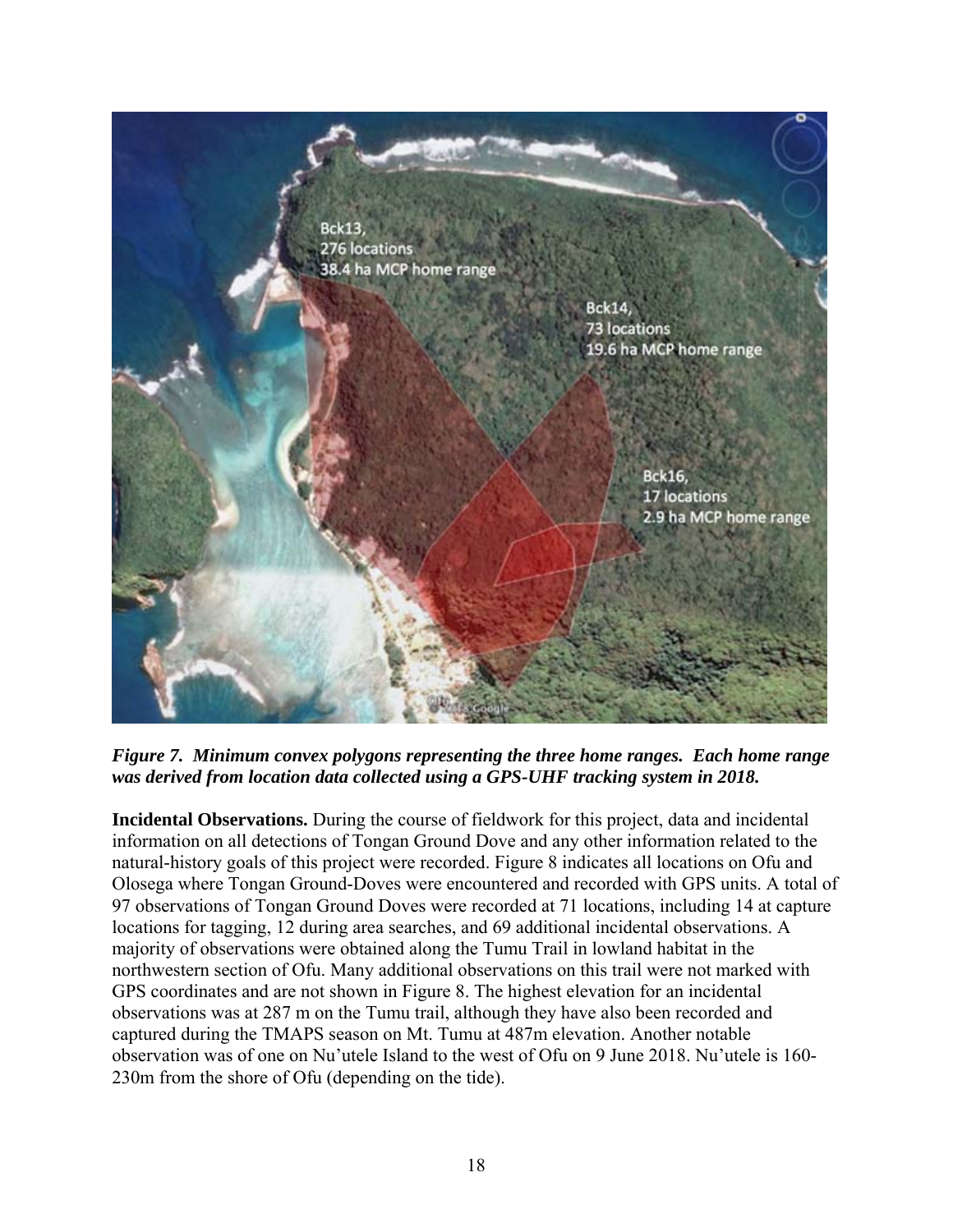Tongan Ground-Doves were found in a variety of habitats on Ofu and Olosega, but primarily in shaded forests or thickets. In coastal habitats, they were often found in the vicinity of tamau (*Calophyllum inophyllum*) and/or hibiscus (*Hibiscus tiliacesu*) thickets or trees, and they were occasionally observed foraging in shaded areas with open understory and/or in areas where habitats were disturbed by human activity. In forested sections of the island, where they seemed most abundant, they were often found near steep densely vegetated slopes, or sometimes those with an open understory and exposed soil. But when flushed or during calling or mating activity they appeared most often to retreat to dense understory.



*Figure 8. Locations for incidental observations of Tongan Ground Doves during the course of this study in which GPS point data were obtained. Green dots = observations during area searches; Orange = observations at capture stations; Yellow dots = incidental observations.* 

Most observations of Tongan Ground Doves were of birds within 4 m of the ground although individuals were observed as high as 13 m up in trees and flying over the canopy at 15 m height. Otherwise flights were short, most birds detected walking on the ground away from the observer or flushing for short distances of 15-20 m. When walking, the ground doves usually had their tails erected vertically in the manner of a rail. On one occasion a an adult male ground dove was observed walking on top of an old cement cistern, 4 m above the forest floor. A broadcast call to this bird elicited no reaction. On 19 March 2018 a predated juvenile was found feather near one of the capture stations. Potential predators of ground doves observed on Ofu and Olosega include cats, rats, and Barn Owls (*Tyto alba*), with cats being observed in the area and thus the primary suspect for this juvenile.

Vocalizations of Tongan Ground Doves were heard on 16 occasions between 6 March and 9 October, with a peak number of calls heard in late May and early June. Fourteen calls were heard on Ofu and 2 on Olosega. Despite targeted listening, no calls were heard during November-February, which accords with the lack of calls being heard despite targeted listening during three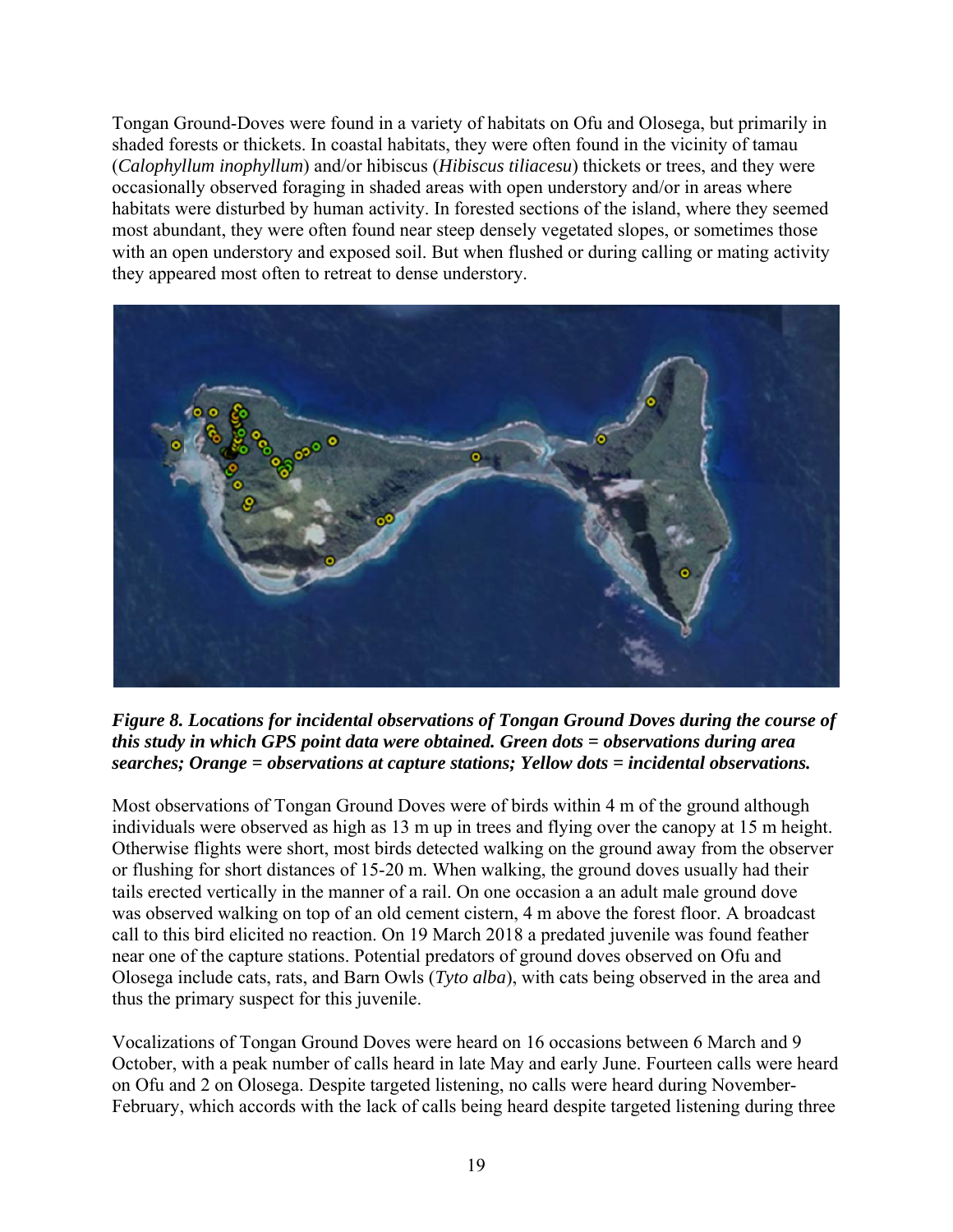TMAPS seasons. All vocalizations were of repeated low-pitched notes, at times consisting of <10 notes and at other times repeated for 25 or more times. A total of 25 recordings of the calls were obtained between 23 May and 5 June, during six calling episodes. Calls were heard more often during still periods, when overcast or after first light but before sunrise. But calls were also heard at all times of day and most recordings were obtained mid-day. Most calling birds were singles but two at once were heard on three occasions and three at once on one occasion. Multiple calls heard at once may have been of males counter-vocalizing.

The best recorded calls will be loaded on to the website http://www.xeno-canto.org for availability and further analysis. Compared to the one available call of Tongan Ground Dove from Fiji (http://www.xeno-canto.org/278883), the calls of this species in Samoa are slightly different, sounding a bit higher pitched, more double-noted, and not slowing down in cadence. Whereas the Fiji call could be transcribed as *whooh-whooh-whoowa-whoowa*..., slowing down in tempo, whereas the calls from Samoa might be transcribed as a monotonous *whouck-whouckwhouck-whouck*..., without change in cadence.

Tongan Ground Doves ceased to call when observers approached so recordings are faint, and no calling birds were directly observed. In addition, the calls were ventriloquial, direction and especially distance from the observer being difficult to determine. It was inferred that ground doves were at closer distances than originally estimated based on the volume and quality of the calls heard. Observers could get an estimated 15-20 m within calling birds before they ceased vocalizing. Understory was dense around apparent calling locations, further preventing visual observation of calling birds. All birds later flushed from calling areas that could be sexed were adult males and it is presumed vocalizations are restricted to this age/group as occurs in most other Columbiformes. On three occasions females also appeared to be present in the calling area, perhaps attracted to the males.

No food items that could be directly identified were observed being eaten by Tongan Ground Doves. On two occasions the seeds of the native tree *Macaranga harveyana* were found in areas in which foraging doves were observed and it is suspected that this may be a primary food source for the ground dove in American Samoa. On 27 September 2018 a ground dove was observed at the TMAPS site TOAG foraging actively. It was observed performing wing extensions and hops, repeatedly over 12 times, possibly to flush insect or arthropod prey. This individual foraged in area of about 5x5 m for 50 min. Its behavior also including pecking at the ground at rates of 10- 22 pecks per minute. leaf-litter kicking, and at one time flinging a leaf away with its bill. Examination of this area following the bird's departure yielded centipedes, ants, and a black beetle.

No Tongan Ground Dove nests were located. Observed nesting and courting behavior including several instances of adult males and females together and one family group observation of a pair and two recently fledged juveniles. The family group was observed on 31 May 2018 in lowland forest habitat east of Ofu Village, Ofu, from 1000-1300 AST local time (AST). Two juveniles were observed together on a log, preening each other and occasionally fluttering their wings. One juvenile was larger and more fully developed than the other. An hour after first observation an adult male flew to the juveniles, began walking on the ground and scratching for food, and guided the juveniles to the area in which it was located. A fourth bird flew in, likely an adult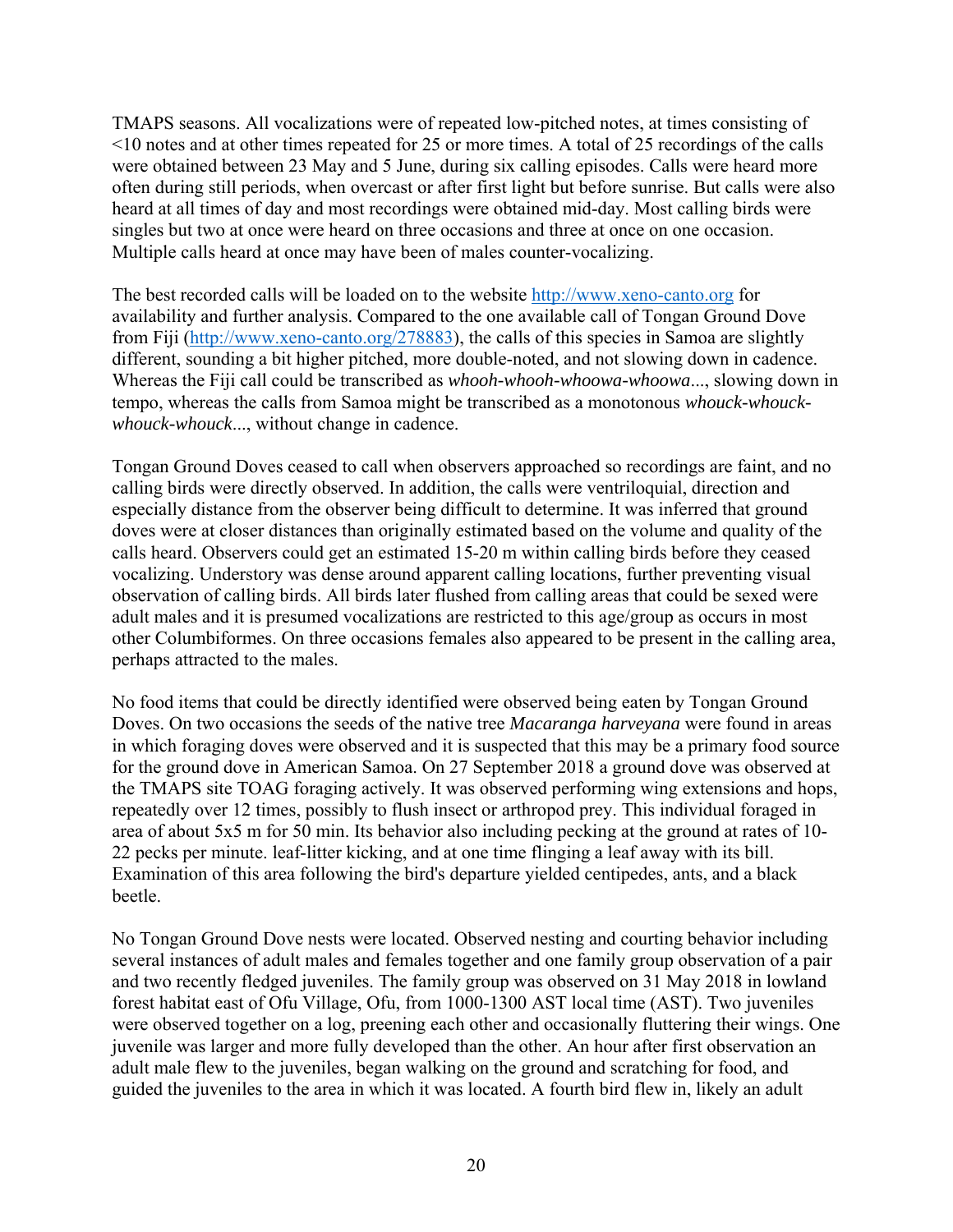female. The two non-juveniles flew a short distance at which time calling by one of them (presumably the male) was heard and recorded. The male then returned to feed both chicks several times, interspersed with its scratching on the ground and kicking up leaves The juveniles exhibited fluttering of wings during this time and one tried to climb on top of the male. The male then flew off, leaving the juveniles which were monitored for another two hours without return of the adults. The location was revisited on 5 June at 0900. A very soft ground dove call (only 4- 5 notes) was heard but no other activity was recorded.

## **DISCUSSION**

The purpose of this pilot project was to determine the best methodologies for monitoring and further investigating the endangered population of Tongan Ground-Dove on Ofu and Olosega Islands. We concluded that broadcast surveys and point counts are ineffective means of attracting or monitoring this population. Area-search methodology was thus employed to obtain preliminary population densities of ground doves in different habitats, and resulted in a rough population-density estimate of 12.92 birds per  $km^2$ , of which 4.21 ground doves per  $km^2$  were surveyed in coastal strand habitats (up to approximately 50 m elevation), 31.74 ground doves per km<sup>2</sup> were surveyed in lowland forest habitats (50-300 m elevation), and 4.85 ground doves per  $km<sup>2</sup>$  were surveyed in upland forest habitats (>300 m elevation). From these densities we estimated a total number of Tongan Grounds Doves in American Samoa of 249 individuals, including 14 in coastal habitats, 221 in lowland forest habitats, and 14 in upland forest habitats. We estimated populations of 145 ground doves on Ofu and 104 on Olosega.

Several assumptions were needed to derive these estimates, and other biases cause area-search based estimates to be imprecise (Verner and Milne 1990, Dunn et al. 2006). Our tracking evidence suggests that Tongan Ground Doves are not substantially territorial, which prohibits uniform density estimates for breeding birds due to the inclusion of wandering individuals in searches. Breeding birds may also wander over substantial distances, lessening the chance that they will be recorded at a given time and in a given breeding habitat (Dunn et al. 2006). Patchiness of distribution increases the chances that random survey location will be biased. Our results indicating higher densities of doves in lowland forest than in coastal habitats is at odds with more captures recorded in coastal habitats per 600 net-hours of effort than in lowland forests at TMAPS stations (Pyle et al. 2018). This may result from the specific locations of the mist nets relative to those of area searches in these habitats, or it may indicate that our areasearch data are not yet robust enough to calculate adequate population densities and size estimates.

Our sample size of 113 area searches did not allow us to calculate confidence intervals around our mean density estimates, and our results thus should be treated as indices rather than islandwide densities until higher numbers of searches can be performed. For these reasons, our population densities and size estimations should be considered very tentative at this time. However, despite being very time-consuming (Dieni and Jones 2002), we recommend further use of area-search methodology in order to calculate better information on the population of Tongan Ground Doves in American Samoa. Even if treated as occurrence indices, we believe that this methodology, when combined with that of tracking data, will at least lead to relative abundances in different habitats with the accumulation of sufficient data.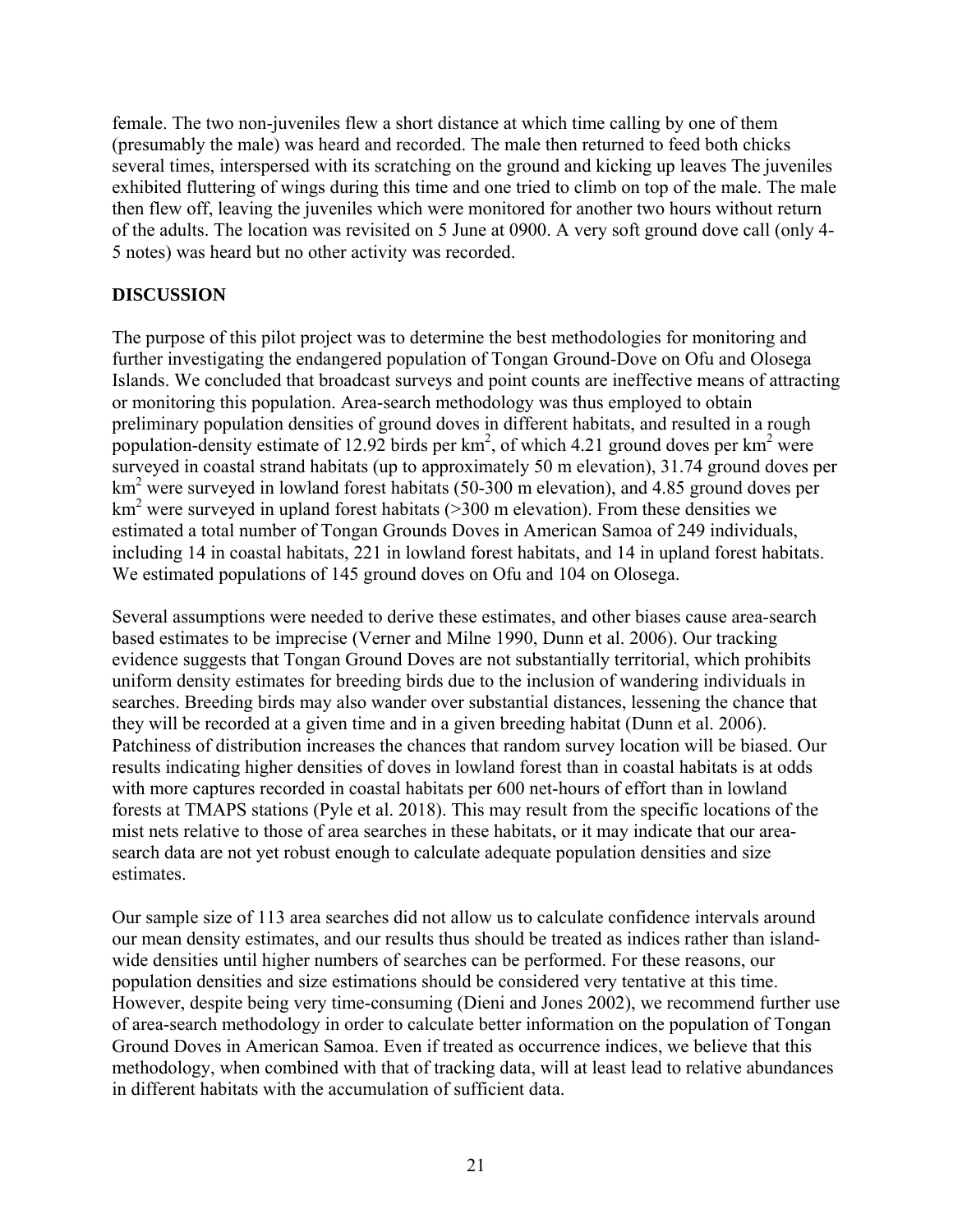Despite some challenges we were successful in both capturing Tongan Ground Doves for application of tracking devises and for tracking several doves with the use of units consisting of both Ecotone GPS-UHF and VHF transmitter tags. The best capture methodology proved to be the setting up of continuous strings of nets at TMAPS stations near net lanes where ground doves had been frequently captured, monitoring nets consistently, and walking the lanes periodically to flush doves into the nets. We concluded that 40 mm mesh-size mist nets are more effective than 30 mm nets for catching doves. We had no issues attaching 1 mm nylon lower-back leg-loop harnesses and successfully tracking doves for up to two weeks, indicating little adverse effects of the harnesses on the doves. Total weight of harness and tracking devices was 5-6 gms, well under the recommended 5% of individual bird weight in most cases. Overall, no deaths, injuries, or apparent adverse effects of any kind resulted to Tongan Ground Doves during our capture, harnessing, and tracking efforts.

We obtained no tracking data from the two Lotek Satellite tags deployed on ground-doves nor the three tags that were activated and moved around experimentally. We conclude that the energy required for satellite acquisition may have prematurely drained batteries or that transmissions from these tags were unable to penetrate the moist canopy when attempting to upload data to satellites. However, the Ecotone GPS-UHF systems were used to effectively track Tongan Ground Doves including three doves which reported enough locations for space-use analyses. Data from these three birds suggested that home-range sizes differed from each other but appeared to be biologically reasonable in size, and that their locations within the island align with the forest-associate behavior known for this species. All three estimable home ranges overlapped in a central area, in which the birds were initially captured, which suggests that the Tongan Ground Doves are not territorial, and that they do not hold exclusive access to any particular resource. This is a common behavioral pattern among Columbiformes in general.

Under optional conditions, and with adequate time investment tracking down marked birds after release (at least once every three or four days), we anticipate that as many as 300-400 locations may be gathered from a single bird across the course of 2-4 weeks using an Ecotone GPS-UHF system. The VHF transmitters facilitated relocations for several birds. These data indicate the strong potential for future projects to use similar tracking and field approaches to answer more sophisticated and important questions. For example, data collected from an expanded field effort could be used to relate the movements of Tongan Ground Doves to vegetation resources on the island (e.g., Whistler 1992 and remote-sensed databases) by evaluating data in the context of a map of the spatial extent of the vegetation types. Vegetation types that are used in proportions higher than anticipated (available in the study area) can be considered to have been "selected for", whereas others that were used in lower proportions can be considered to have been "selected against". We recommend the gathering of more data in the future with Ecotone UHF/VHF packages.

During the course of fieldwork for this project, data and incidental information on distribution, vocalization, habitat, and nesting behavior of Tongan Ground Doves in American Samoa were recorded. A total of 97 observations occurred throughout all habitats of Ofu and Olosega islands, with many observations obtained along the Tumu Trail in lowland habitat in the northwestern section of Ofu. A notable observation was of one on Nu'utele Island to the west of Ofu.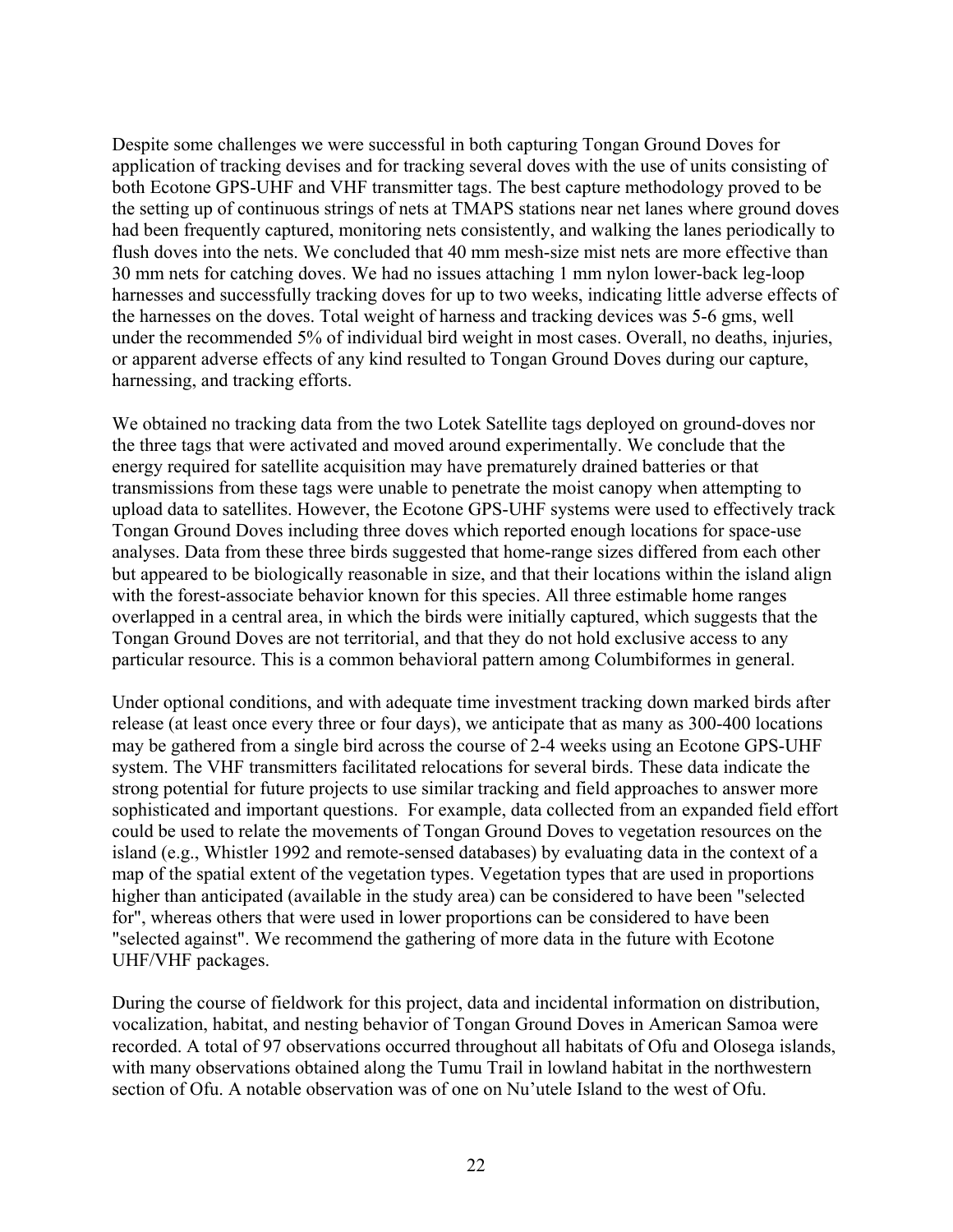Vocalizations of Tongan Ground Doves were heard on 16 occasions between 6 March and 9 October, with a peak number of calls heard in late May and early June, whereas no calls were heard during November-February despite targeted listening. These are the first published descriptions of the calls of Tongan Ground Dove from American Samoa. Generally these calls sound similar to those of the calls from other areas of the species' range, described as a wavelike progression consisting of 18 to 65 repetitions (Beichle 1991), although the calls from Ofu and Olosega seem slightly higher pitched and more upslurred than those of Fiji (see above). A total of 25 recordings of ground dove calls were obtained, the best of which will be loaded on to the website http://www.xeno-canto.org for availability and further analysis.

No Tongan Ground Dove nests were located. Courting individuals were observed in April-May and a family group including two adults attending two juveniles was observed on 31 May. These observations on calling, courting, and fledgling birds suggest that Tongan Ground Doves breed during the austral fall and winter (March-August), in keeping with the lack of breeding condition or activity detected for captured birds for the TMAPS project in November-March (Pyle et al. 2017, 2018). No food items that could be directly identified were observed being eaten by Tongan Ground Doves; however, on two occasions the seeds of the native tree *Macaranga harveyana* were found in areas in which foraging doves were observed. One foraging bird was observed performing wing extensions and hops possibly to flush insect or arthropod prey, including centipedes, ants, and a black beetle noted in the vicinity. In other areas of its range, Tongan Ground doves have been reported to forage for seeds, fruit, buds, young leaves, shoots, snails, insects and caterpillars on the forest floor (Clunie 1984, Watling et al. 2004, Birdlife International 2016). Future analysis of fecal samples from our TMAPS program (Pyle et al. 2018) should shed more light on the diet of Tongan Ground Doves on Ofu and Olosega islands.

On 19 March 2018 a predated juvenile Tongan Ground Dove was found near one of the capture stations on Ofu. Potential predators of ground doves observed on Ofu and Olosega include cats, rats, and Barn Owls, with cats being observed in the area and thus the primary suspect for this juvenile. Polynesian rats (*Rattus exulans*) are suspected of affecting the Tongan Ground Dove in Tonga based on distributions of doves being lower or absent on islets of higher rat abundance (Rinke 1991), although the species appears to coexist with rats on the main island in Vava'u (Steadman et al. 1999). Another potential threat to faunal populations of Samoa is the presence of "yellow crazy ants" (*Anoplolepis gracilipes*), known as invasive and having the potential to affect a wide variety of terrestrial flora and fauna including birds (Plentovich and Fejeran 2017). This species was found to be spreading on islets off Independent Samoa in 2006, where eradication attempts for ants and rats are being considered (Tye and Butler 2013, Birdlife International 2016).

Many island species and populations are threatened by loss of habitat through the expansion of urban and agricultural areas by humans and associated introduced species (Terborgh et al. 1990, Turner 1996, Laurance et al. 1997, Birdlife International 2016). In Fiji, Tongan Ground Doves have been observed departing areas with logging or planting activities within days of occurrence, and not re-inhabiting within five years after the cessation of human activity, perhaps due to changes in forest characteristics, food resources, or invasion by predators (Birdlife International 2016). The resident human population on Ofu and Olosega is declining, but increased urbanization is a continuing factor as people build more, and often larger, western-style homes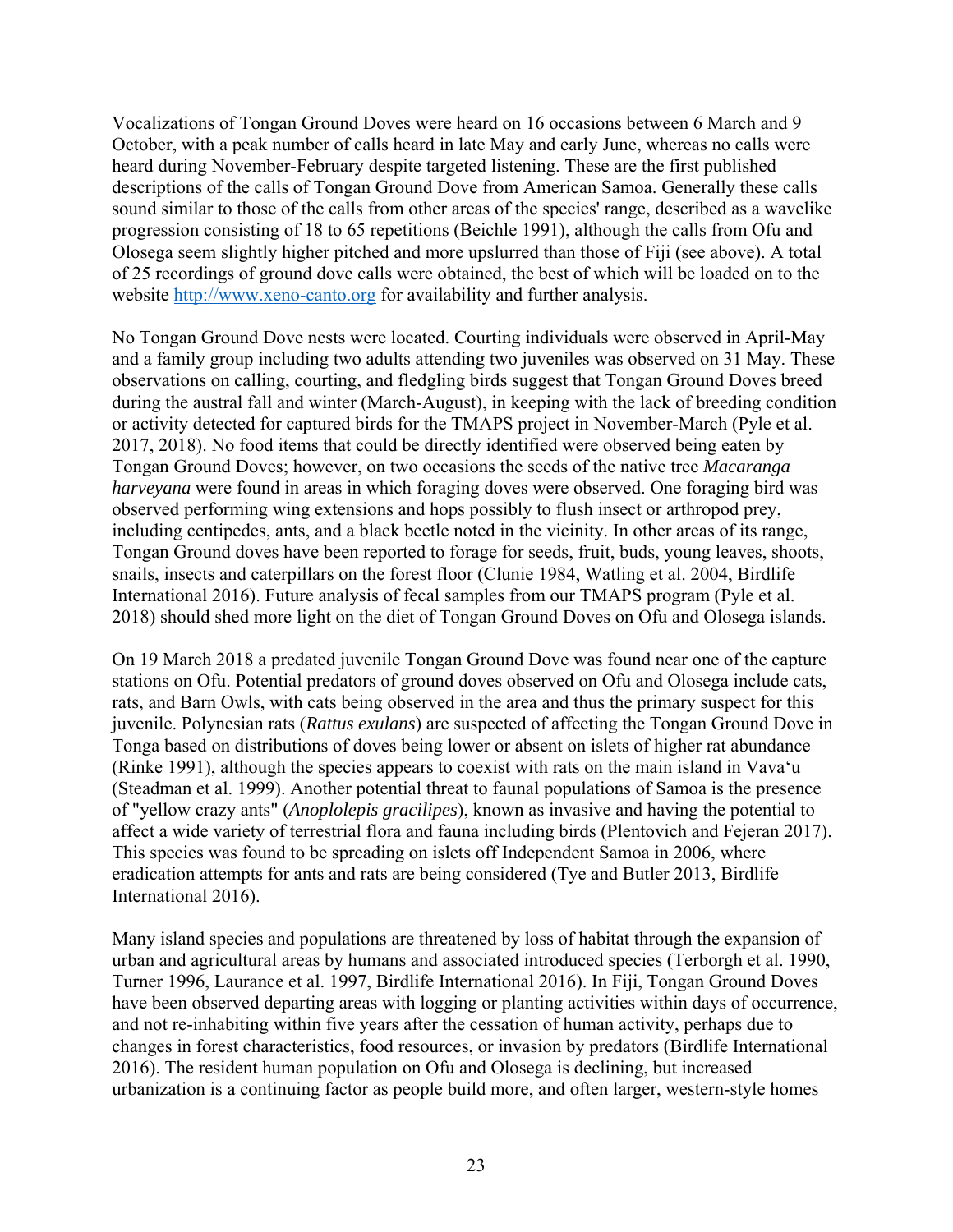and expand agricultural plots. As people encroach into the forest for development (homes and agriculture), not only is the critical habitat lost, but associated predators (such as cats and rats) expand their range as well. The introduction of house cats from such areas, some of which subsequently become feral or produce feral offspring, may perhaps be the greatest threat to the Tongan Ground Dove, which is vulnerable to cat predation due to its ground-dwelling habits. We recommend that awareness about the potential damage of cats to the Tongan Ground Dove be increased throughout the islands.

Tongan Ground Doves in Ofu and Olosega seem to be widely dispersed across both islands but appear to have preferred microhabitat of shaded forested areas. Introduced pigs are also capable of severely impacting the islands' existing biota and damage from such pigs should be monitored and reduced as feasible. The occurrence of cyclones can also impact bird species (Lovegrove et al. 1992). Most recently, American Samoa was affected by Cyclone Gita in February 2018. Although Gita did not appear to affect the Tongan Ground Dove to a large degree according to our incidental observations, perhaps due to the species' sturdiness and ability to find cover near forest floors, large natural disasters such as cyclones could be detrimental in the future due to their small population, restricted range, and limited dispersal ability.

We have achieved the goals of this project to determine the best methodology to study the Tongan Ground Doves on Ofu and Olosega islands, American Samoa. We look forward to the chance to implement these methodologies in the future, increasing our sample size of area search data, refining our population estimates, applying more Ecotone UHF/VHF packages to do an in depth analysis of home-range sizes and habitat selection at different times of year, and continuing to collect information on the vocalizations, habits, and nesting behavior of this endangered population.

# **ACKNOWLEDGMENTS**

We are extremely grateful to Samoan landowners and local residents of Ofu and Olosega for assistance and granting us permission to establish TMAPS stations and otherwise access their lands to track Tongan Ground Doves: the Lata family, Peter Ili and family, Misaalefua family, the National Park of American Samoa, John Utuga, Ricky Miasaalefua, Lata and Afuli (of Public Works), and the high chief Afe and other village chiefs of Olosega. Rangers and staff of the National Park that provided assistance include Carlo Caruso, Scott Burch, Bryan Harry, Tavita Togia, Kiolona Atanoa, and Loia Tagoni. We thank the U.S. Fish and Wildlife Service (USFWS) for providing funding through Wildlife Restoration (WSFR) Grants to American Samoa; Ruth Utzurrum of USFWS, Honolulu, assisted us by reviewing and making suggestions for improvements to the grant proposal. We also thank Annie Marshall and Colleen Henson of the USFWS, Honolulu, for help procuring Endangered Species Act Permit ((# TE08598C-0, Institute for Bird Populations, 12/22/2019) for our work with the Tongan Ground Dove, and Bruce Peterjohn and Danny Bystrak of the USGS Bird Banding Laboratory for authorizations (under Master BBL Permit 22423) to band and apply tracking devices to ground doves on American Samoa.

We thank DMWR Director Va'amua Henry Sesepasara and Deputy Director Selaina Vaitautolu-Tuimavave for approving the work for this project. We also thank other DWMR staff members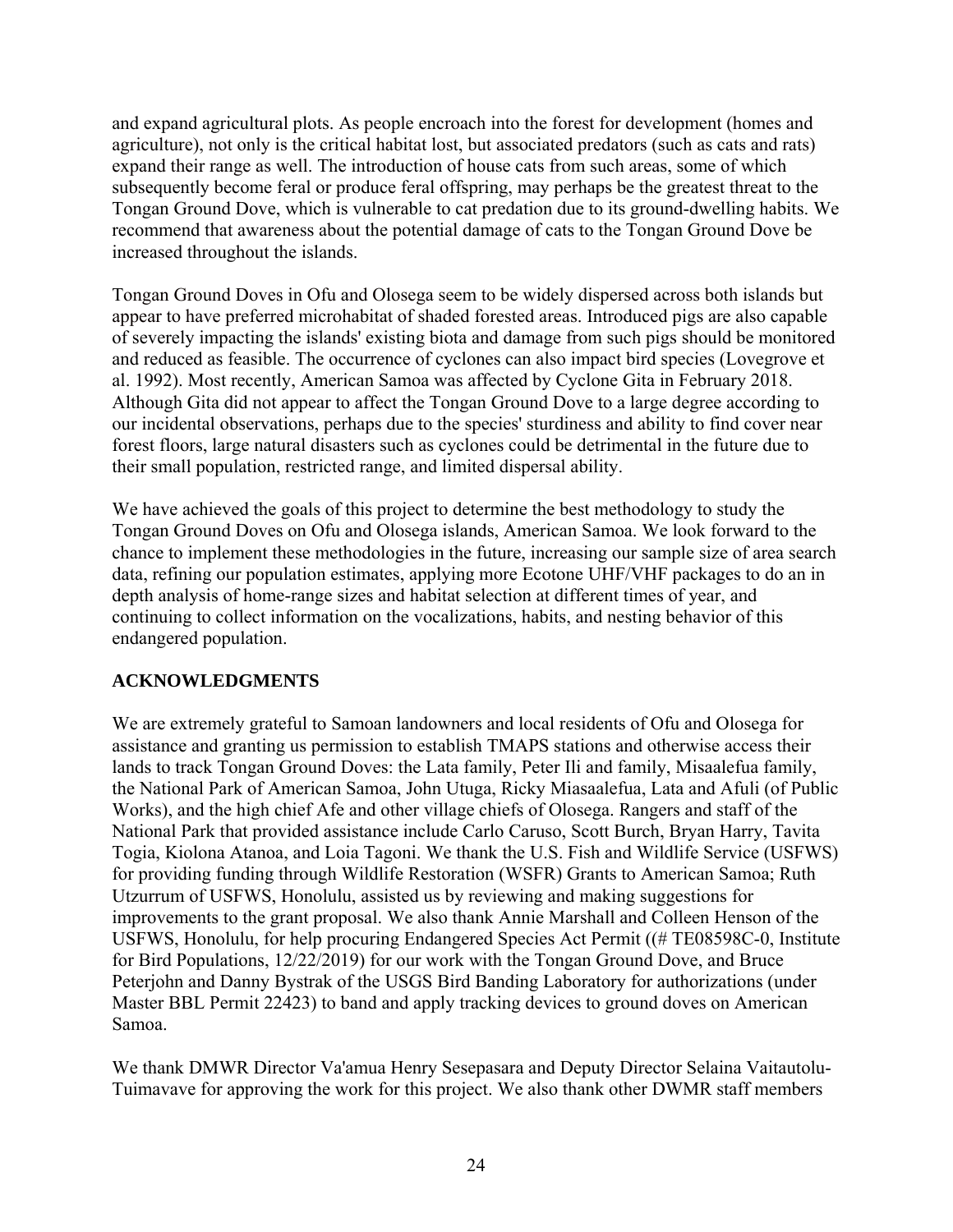and biologists, including Mark MacDonald, Siaifoi Faaumu, Matthew Toilolo, Ailao Tualaulelei, Alice Lawrence, and especially Adam Miles for help with funding and logistics. IBP field biologists who took part in the TMAPS and/or Tongan Ground Dove projects during 2018 and provided assistance to Kayano included Hallie Daly, Kristi Fukunaga, Jaime McConachie, Andrew Motto, Daniel Roche, and Holly Marie Todaro. We are also indebted to Lauren Helton, Ron Taylor and Rodney Siegel of IBP for administrative, logistical, and technical support. This is Contribution No. 620 of The Institute for Bird Populations.

### **LITERATURE CITED**

Amadon, D. 1943. Birds collected during the Whitney South Sea Expedition, 52. Notes on some non-passerine genera. American Museum Novitates 1237:1-22.

Amerson, A. B. Jr., W. A. Whistler, and T.D. Schwaner. 1982. Wildlife and wildlife habitat of American Samoa, I. Environment and ecology and II. Accounts of flora and fauna. U.S. Fish and Wildlife Service, Washington, D.C.

Banks, R.C. 1984. Bird specimens from American Samoa. Pacific Science 38:150-169.

Baptista, L. F.; Trail, P. W.; Horblit, H. M. 1997. Family Columbidae (Pigeons and Doves). In: del Hoyo, J.; Elliott, A.; Sargatal, J. (ed.), Handbook of the birds of the world v.4, pp. 60-243. Lynx Edicions, Barcelona, Spain.

Beichle, U. 1991. Status and acoustical demarcation of pigeons of Western Samoa. Notornis 38:81-86.

BirdLife International 2016. *Alopecoenas stairi*. *The IUCN Red List of Threatened Species* 2016: e.T22691042A93300863. http://dx.doi.org/10.2305/IUCN.UK.2016- 3.RLTS.T22691042A93300863.en. Downloaded on 1 January 2019.

Calenge, C. 2015. Home Range Estimation in R : the adehabitat HR Package:  $1-60$ .

Clunie, F. 1984. Birds of the Fiji bush. Fiji Museum, Suva, Fiji.

Collecte Localisation Satellites. 2016. Argos user's manual (updated June 15, 2016). http://www.argos-system.org/wp-content/uploads/2016/08/r363\_9\_argos\_users\_manualv1.6.6.pdf

Craig, R.J., and K. G. Beal. 2001. Microhabitat partitioning among small passerines in a Pacific island bird community. Wilson Bulletin 113:317-326.

DeSante, D.F., K.M. Burton, P. Velez, and D. Froehlich. 2017. MAPS Manual. The Institute for Bird Populations, Point Reyes Station, CA. PDF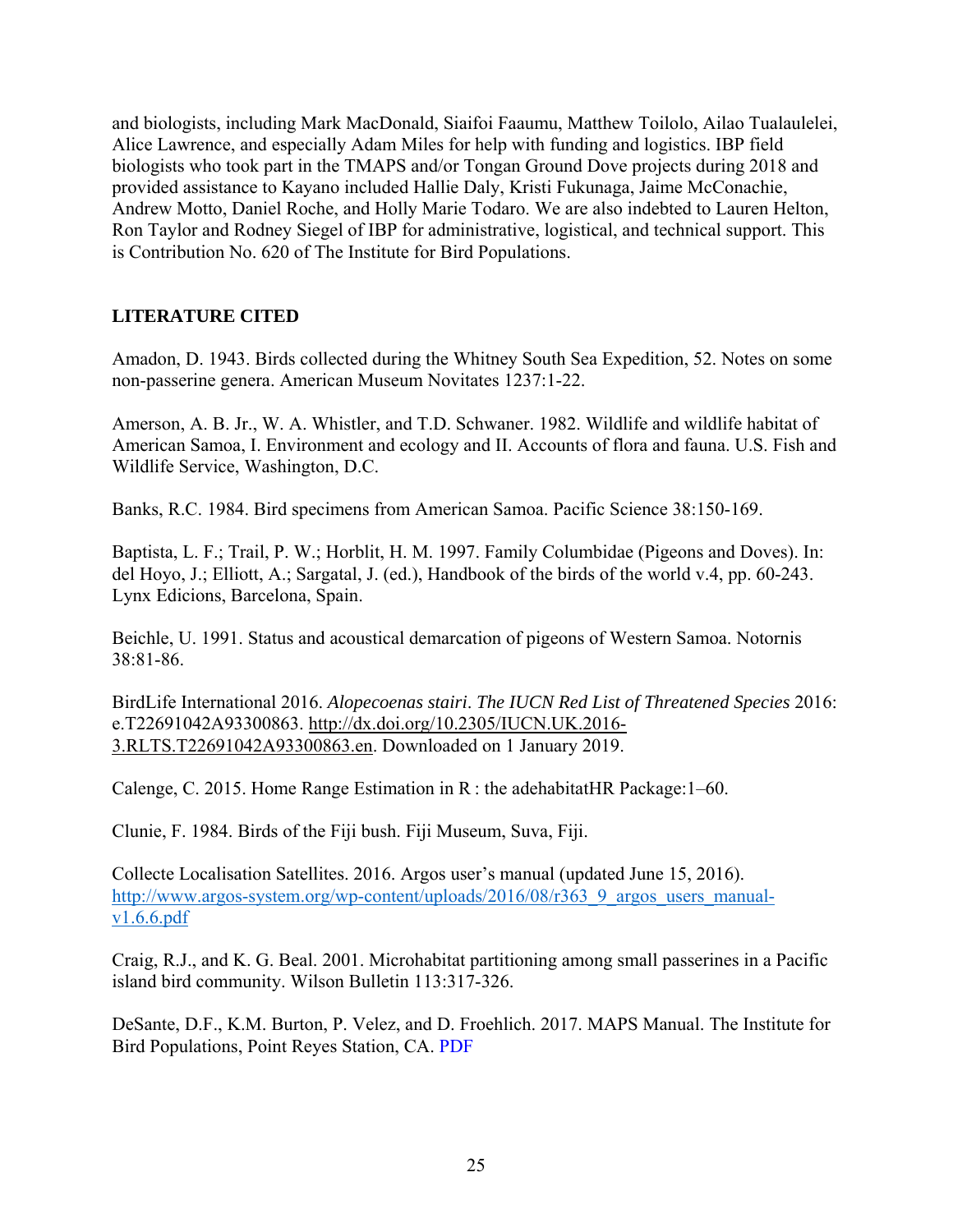Dieni, J.S. and S.L. Jones. 2002. A field test of the area search method for measuring breeding bird populations. Journal of Field Ornithology 73: 253–256.

Dunn, E. H., J. Bart, B. T. Collins, B. Craig, B. Dale, et al. 2006. Monitoring bird populations in small geographic areas. Special Publication, Canadian Wildlife Service, Ottawa.

Engbring, J., and F. L. Ramsey. 1989. A 1986 survey of the forest birds of American Samoa. U.S. Fish and Wildlife Service, Honolulu, HI.

Freifeld, H. B, D. W. Steadman, and J. K. Sailer. 2001. Birds on offshore islands in Samoa. Journal of Field Ornithology 72:72-85.

Gaunt, A. S., and L. W. Oring, Eds. 1999. Guidelines to the use of wild birds in research, Second Edition. Special Publication of the Ornithological Council, Washington, D. C.

Gill, F., and D Donsker (Eds). 2019. IOC World Bird List (v9.1). doi : 10.14344/IOC.ML.9.1.

Helton, L.W., J.F. Saracco, and C. Murray. 2018. Resilience of tropical landbirds to storm disturbance. Poster presentation, 65th Annual Meeting of The Wildlife Society (Santa Rosa, CA. February 8, 2018). The Institute for Bird Populations, Point Reyes Station, CA.

Kesler, D. C. Non-permanent radiotelemetry leg harness for small birds. The Journal of Wildlife Management. 2011;75: 467 471. doi:10.1002/jwmg.44

Laurance, W.F., R. O. Bierregaard Jr., C. Gascon, R. K. Didham, A. P. Smith, et al. 1997. Tropical forest fragmentation: synthesis of a diverse and dynamic discipline. Pp. 502-514 *in* R.O. Bierregaard, C. Gascon, T.E. Lovejoy , and R. Mesquita, eds., Lessons from Amazonia: The Ecology and Conservation of a Fragmented Forest. Yale University Press, New Haven, CT.

Lovegrove, T., B. Bell, and R. Hay. 1992. The indigenous wildlife of Western Samoa: impacts of Cyclone Val and a recovery and management strategy. New Zealand Department of Conservation, Wellington, NZ. 53p

Naef-Daenzer B. An allometric function to fit leg-loop harnesses to terrestrial birds. Journal of Avian Biology. 2007;38: 404-407. doi:10.1111/jav.2007.38.issue-3

Plentovich, S., and C. C. Fejeran. 2017. Yellow crazy ants (*Anoplolepis gracilipes*) reduce numbers and impede development of a burrow-nesting seabird. Biological Invasions DOI: 10.1007/s10530-017-1516-z

Pratt, H. D., P. L. Bruner, and D. G. Berrett. 1987. The birds of Hawaii and the tropical Pacific. Princeton University Press, Princeton, NJ.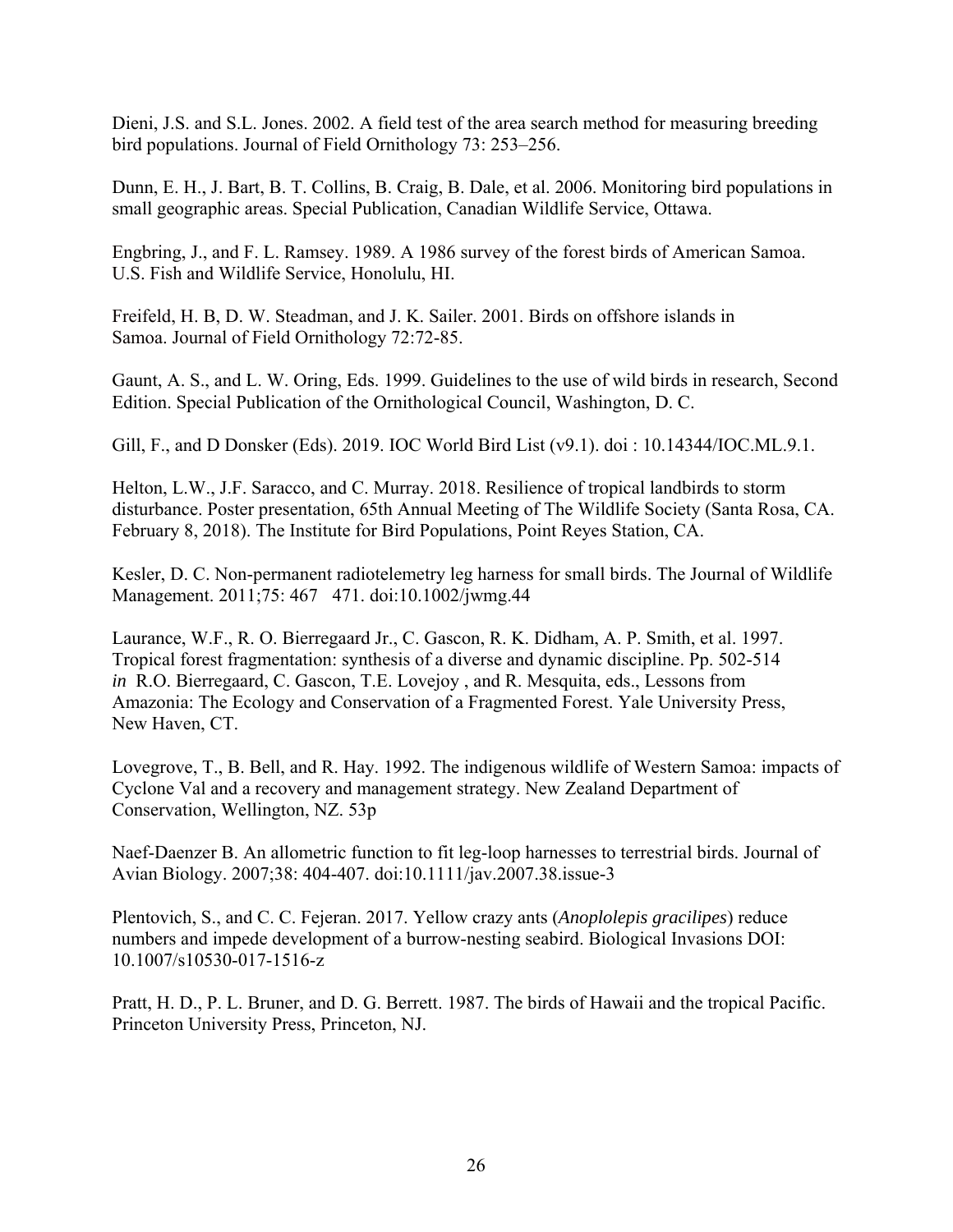Pyle, P., K. Kayano, K. Tranquillo, K. Murphy, B. Wilcox, and N. Arcilla. 2017. Manual for ageing and sexing landbirds of American Samoa, with notes on molt and breeding seasonality. Special Publication of The Institute for Bird Populations, Point Reyes Station, CA. PDF

Pyle, P., D. Rosche, Z. Emery, E. Fishel, H. M. Todaro, M. Wayne, J. Wong, K. Kayano, D. Kaschube, and L. Helton. 2018. The Tropical Monitoring Avian Productivity and Survivorship (TMAPS) Program in American Samoa: 2018 Report. The Institute for Bird Populations, Point Reyes Station, CA.

Ralph, C. J., G. R. Geupel, P. Pyle, T. E. Martin, and D. F. DeSante. 1993. Handbook for field methods for monitoring landbirds. U.S. Department of Agriculture General Technical Report PSW-GTR-144, Albany, CA.

Rosa, K. 2007. U.S. Fish and Wildlife Service Species Assessment and Listing Priority Assignment Form: Gallicolumba stairi, Friendly (shy) Ground Dove (American Samoa Distinct Population Segment). U.S. Fish and Wildlife Service: Pacific Islands Fish and Wildlife Office.

Rinke, D. R. 1991. Birds of the islands of 'Ata and Late, and additional notes on the avifauna of Niuafo'ou, Kingdom of Tonga. Notornis 38:131-151

Saracco, J.F., P. Radley, P. Pyle, E. Rowan, R. Taylor, and L. Helton. 2016. Linking vital rates of landbirds on a tropical island to rainfall and vegetation greenness. PLoS ONE 11(2):e0148570.

Simberloff, D. 2000. Extinction-proneneness of island species – causes and management implications. Raffles Bulletin of 48:1-9

Steadman, D. W, and H. B. Freifeld. 1998. Distribution, relative abundance, and habitat relationships of landbirds in the Vava'u Group, Kingdom of Tonga. Condor 100:609-628.

Terborgh J, S. K. Robinson T. A. Parker III, C. A. Munn, and N. Pierpont. 1990. Structure and organization of an Amazonian forest bird community. Ecological Monographs. 60:213–38

Thibault, J-C., A. Cibois, and J-Y. Meyer. 2015. Birds of Uvea (Wallis), Futuna and Alofi islands (South-West Pacific): An update. Notornis 62: 30-37.

Tobias, J.A., and N. Seddon. 2002. Estimating population size in the Subdesert Mesite: new methods and implications for conservation. Biological Conservation, 108, 199–212.

Turner, I. M. 1996. Species loss in fragments of tropical rain forest: a review of evidence. Journal of Applied Ecology 33:200-209.

Tye, A., and D. J. Butler. 2013. Restoration of Nu'utele and Nu'ulua islands (Aleipata Group), Samoa, through the management of introduced rats and ants. Chapter 13 in, Biodiversity